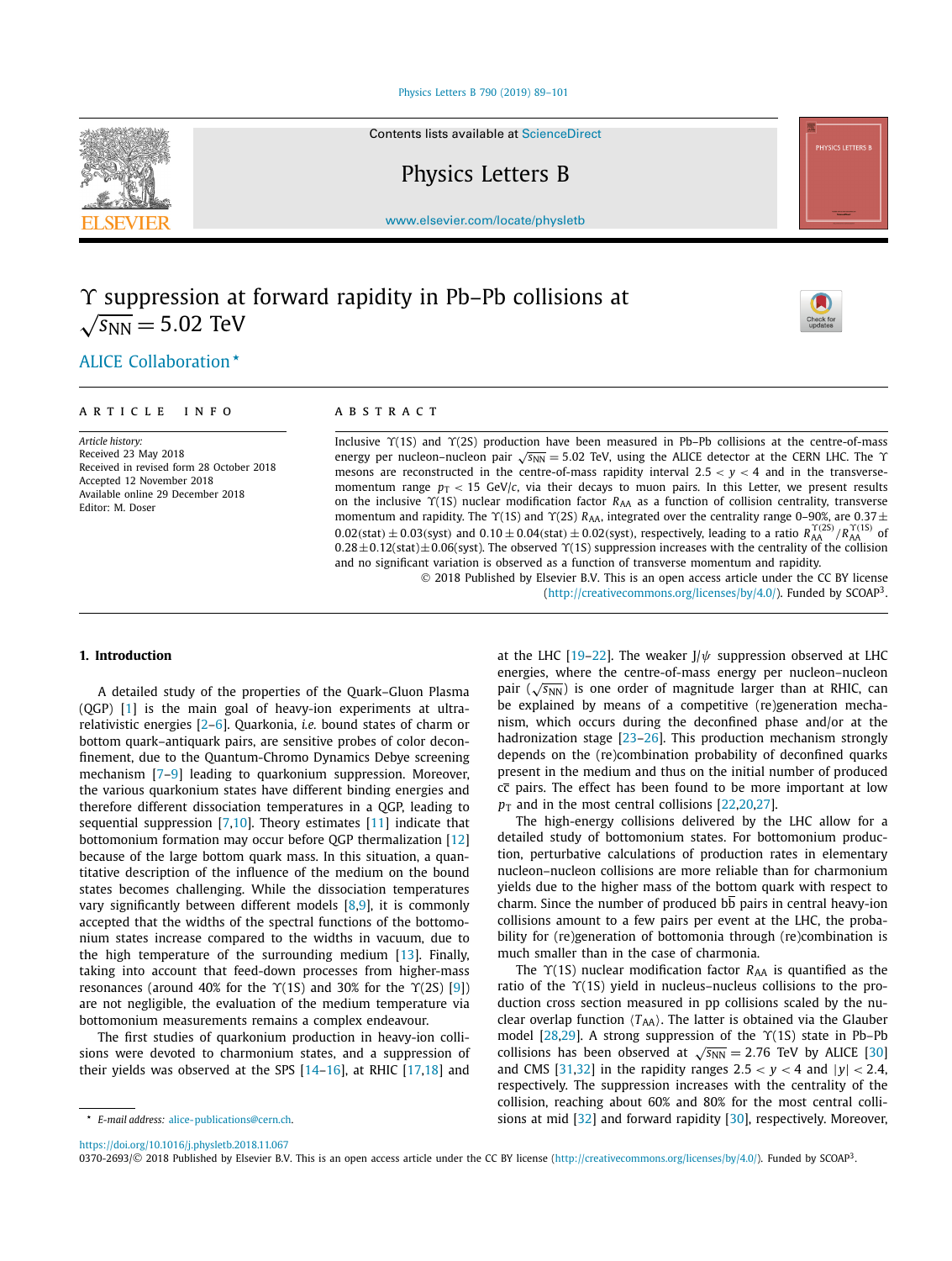the *ϒ*(2S) suppression reaches about 90% and for *ϒ*(3S) data are compatible with a complete suppression [\[32\]](#page-6-0). As a function of  $p<sub>T</sub>$ the  $\Upsilon(1S)$  *R*<sub>AA</sub>, measured for  $p_T < 20$  GeV/*c* by CMS [\[32\]](#page-6-0), is compatible with a constant value. When considering the *y*-dependence resulting from the comparison of ALICE and CMS results, there is an indication for a stronger suppression at forward *y*. Transport models [\[26,33\]](#page-6-0) as well as an anisotropic hydro-dynamical model [\[34\]](#page-6-0) fairly reproduce the experimental observations of CMS, while they tend to overestimate the  $R_{AA}$  values measured by ALICE.

The bottomonium suppression due to the QGP should be disentangled from the suppression due to Cold Nuclear Matter (CNM) effects, such as the nuclear modification of the parton distribution functions due to shadowing [\[35,36\]](#page-6-0), as well as parton energy loss [\[37\]](#page-6-0). These effects on the bottomonium production were studied in p–Pb collisions by ALICE [\[38\]](#page-6-0) and LHCb [\[39\]](#page-6-0), who reported for the *ϒ*(1S) a nuclear modification factor slightly lower than unity at forward rapidity and compatible with unity at backward rapidity, although with significant uncertainties. Recently, ATLAS results indicate a significant suppression of the  $\Upsilon(1S)$  for  $p_T < 40$ GeV/*c* around mid-rapidity [\[40\]](#page-6-0). Additional measurements at forward/backward rapidity with higher statistics, are needed to fully constrain the models and perform a meaningful extrapolation of CNM effects to Pb–Pb collisions.

In this Letter we present the first results on the *ϒ*(1S) and *ϒ*(2S) *R*AA measured by the ALICE Collaboration in Pb–Pb collisions at  $\sqrt{s_{NN}}$  = 5.02 TeV. The pp reference cross sections used in the *R*<sub>AA</sub> calculations have been determined by an interpolation procedure based on various ALICE [\[41,42\]](#page-6-0) and LHCb [\[43,44\]](#page-6-0) results at different energies. The nuclear modification factor for the *ϒ*(1S) is presented as a function of the centrality of the collision and also differentially in  $p<sub>T</sub>$  and rapidity. For the  $\Upsilon(2S)$ , an  $R<sub>AA</sub>$  value integrated over the centrality of the collision is quoted. Finally, the results are compared to theoretical calculations.

#### **2. Experimental apparatus and data sample**

An extensive description of the ALICE apparatus can be found in [\[45,46\]](#page-6-0). The analysis presented in this Letter is based on muons detected at forward rapidity  $(2.5 < y < 4)^{1}$  with the muon spectrometer [\[47\]](#page-6-0). The detectors relevant for *ϒ* measurements in Pb–Pb collisions are described below.

The Silicon Pixel Detector, corresponding to the two innermost layers of the Inner Tracking System [\[48\]](#page-6-0), is used for the primary vertex determination. The inner and outer layer cover the pseudorapidity ranges  $|\eta| < 2$  and  $|\eta| < 1.4$ , respectively.

The V0 scintillator hodoscopes [\[49\]](#page-6-0) provide the centrality estimate. They are made of two arrays of scintillators placed in the pseudo-rapidity ranges  $2.8 < \eta < 5.1$  and  $-3.7 < \eta < -1.7$ . The logical AND of the signals from the two hodoscopes constitutes the Minimum Bias (MB) trigger. The MB trigger is fully efficient for the studied 0–90% most central collisions.

The Zero Degree Calorimeters (ZDC) are installed at ±112*.*5 m from the nominal interaction point along the beam line. Each of the two ZDCs is composed of two sampling calorimeters designed for detecting spectator protons, neutrons and nuclear fragments. The evaluation of the signal amplitude of the ZDCs allows for the rejection of events corresponding to an electromagnetic interaction of the colliding Pb nuclei [\[50\]](#page-6-0).

The muon spectrometer covers the pseudorapidity range −4 *< η* < −2.5. It is composed of a front absorber, which filters muons upstream of the muon tracker, consisting of five tracking stations with two planes of cathode-pad chambers each, and of a dipole magnet providing a 3 T·m integrated magnetic field. Downstream of the tracking system, a 1.2 m thick iron wall stops efficiently the punch-through hadrons. The muon trigger system is located downstream of the iron wall and consists of two stations, each one equipped with two planes of Resistive Plate Chambers (RPC), with an efficiency higher than 95% [\[51\]](#page-6-0). The muon-trigger system is able to deliver single and dimuon triggers selecting muons with  $p_T$  larger than a programmable threshold, via an algorithm based on the RPC spatial information [\[52\]](#page-6-0). Throughout its entire length, a conical absorber shields the muon spectrometer against secondary particles produced by the interaction of primary particles in the beam pipe.

The trigger condition used for data taking is a dimuon-Minimum Bias ( $\mu\mu$ -MB) trigger formed by the logical AND of the MB trigger and an unlike-sign dimuon trigger with a  $p<sub>T</sub>$  threshold of 1 GeV/*c* for each of the two muons.

The centrality estimation is performed using a Glauber fit to the sum of the signal amplitudes of the V0 scintillators [\[53–55\]](#page-6-0). Centrality ranges are given as percentages of the total hadronic Pb–Pb cross section. In addition to the centrality, the Glauber model allows an estimate of the average number of participant nucleons  $\langle N_{\text{part}} \rangle$ , of the average number of binary collisions  $\langle N_{\text{coll}} \rangle$  and of the nuclear overlap function  $\langle T_{AA} \rangle$ , for each centrality interval [\[56\]](#page-6-0). In the present analysis, the data sample corresponds to an integrated luminosity  $L_{int} \approx 225 \mu b^{-1}$  in the centrality interval 0–90% that has been divided into four centrality classes: 0–10%, 10–30%, 30–50% and 50–90%.

#### **3. Data analysis**

The evaluation of *R*<sub>AA</sub> is performed through the following expression:

$$
R_{AA} = \frac{N^{\Upsilon}}{BR_{\Upsilon \to \mu^+ \mu^-} \cdot (A \times \varepsilon)_{\Upsilon \to \mu^+ \mu^-} \cdot N_{\mu\mu\text{-MB}} \cdot F_{\text{norm}} \cdot \sigma_{\text{pp}}^{\Upsilon} \cdot (T_{AA})}
$$
\n(1)

where *N*<sup> $\Upsilon$ </sup> is the number of detected resonance decays to muon pairs, while  $BR_{\Upsilon \to \mu^+ \mu^-} = (2.48 \pm 0.05)$ % and  $(1.93 \pm 0.17)$ % are the branching ratios for the dimuon decay of *ϒ*(1S) and *ϒ*(2S), respectively [\[57\]](#page-6-0). The  $(A \times \varepsilon)_{\Upsilon \to \mu^+ \mu^-}$  factor is the product of acceptance and detection efficiency for the *ϒ* state under study. The normalization factor  $N_{\mu\mu\text{-MB}} \cdot F_{\text{norm}}$  is the product of the number of analyzed  $\mu\mu$ -MB events and the inverse of the probability to obtain an unlike-sign dimuon trigger in a MB-triggered event  $[22]$ . A dataset of  $1.5 \cdot 10^9$  minimum bias equivalent events,  $N_{\mu\mu\text{-MB}} \cdot F_{\text{norm}}$ , has been used for bottomonium measurements. Finally,  $\sigma_{\rm pp}^{\Upsilon}$  is the reference pp cross section and  $\langle T_{AA} \rangle$  represents the nuclear overlap function  $[55]$ .

The signal yields are evaluated by performing fits to the  $\mu^+\mu^$ invariant mass distributions. In order to improve the purity of the dimuon sample a set of selection criteria [\[30\]](#page-6-0) has been applied on the muon tracks, including the request of the matching between the tracks reconstructed in the trigger and tracking detectors of the muon spectrometer and a cut on the track transverse momentum ( $p_T > 2$  GeV/*c*). The latter cut has a small effect ( $\sim$  2%) on the number of detected resonances. The raw *ϒ* yields are extracted using the sum of three extended Crystal Ball (CB) functions [\[58\]](#page-6-0), one for each of *ϒ*(1S), *ϒ*(2S) and *ϒ*(3S). The extended CB function consists of a Gaussian core with non-Gaussian tails on both sides to take into account the radiative contributions of the *ϒ* production and the absorber effects of muon energy loss in the low mass tail, whereas the high mass tail is attributed to the multiple

<sup>&</sup>lt;sup>1</sup> In the ALICE reference frame, the muon spectrometer covers a negative  $\eta$  range and consequently a negative *y* range. We have chosen to present our results with a positive *y* notation.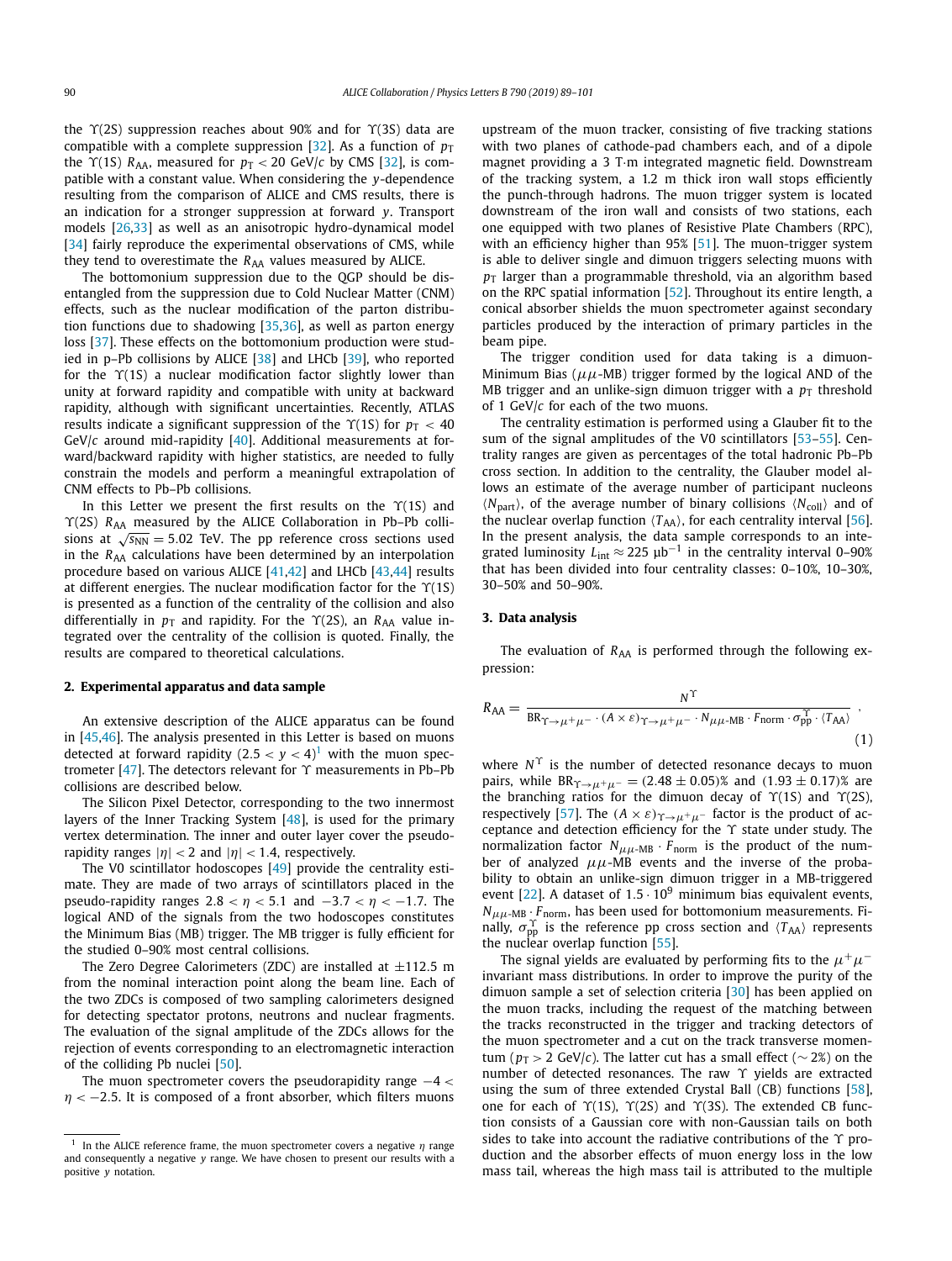

**Fig. 1.** Red and magenta solid lines correspond to *ϒ*(1S) and *ϒ*(2S) signal functions, respectively. The contribution from *ϒ*(3S) yield is compatible with zero. Dotted blue lines represent the background (left) and residual background (right), respectively. The sum of the various functions is also shown as a solid blue line.

Coulomb scattering in the front absorber and the momentum resolution of the tracking chambers. The background is fitted with the sum of two exponential functions (see left panel of Fig. 1). Since the signal-to-background (S/B) ratio is low in the tail regions of the extended CB functions, the tail parameters are fixed to values obtained from the Monte Carlo (MC) simulation. The mass position and the width parameters of the *ϒ*(1S) are left free for the integrated spectrum (*i.e.* centrality class 0–90%,  $p_T < 15$  GeV/ $c$  and  $2.5 < y < 4$ ). Whereas for the signal extraction as a function of centrality, the mass position and width (160  $\pm$  15 MeV/ $c<sup>2</sup>$ ) of the *ϒ*(1S) are fixed to the values obtained in the fit to the centralityintegrated (0–90%) mass spectrum. Finally, for studies as a function of  $p_T$  and *y*, the mass position and the width obtained for the centrality-integrated mass spectrum are scaled according to their evolution observed in the MC. Due to the poor S/B ratio for the higher mass states, the values of the mass of the *ϒ*(2S) and *ϒ*(3S) are fixed to the PDG mass differences with respect to the *ϒ*(1S), and the ratio of *ϒ*(2S) (*ϒ*(3S)) to *ϒ*(1S) widths is fixed to values from the MC simulation, *i.e.* 1.03 (1.06). In the fit shown in Fig. 1 only signals corresponding to the *ϒ*(1S) and *ϒ*(2S) are visible, since the *ϒ*(3S) contribution is compatible with zero events. Alternatively, the combinatorial background is modeled with the event-mixing method. In this approach, an invariant mass dimuon spectrum is constructed by pairing muons from different events with similar multiplicities as described in [\[22\]](#page-6-0). The combinatorial background is then subtracted from the raw dimuon spectrum (right panel of Fig. 1) and the resulting distribution is fitted with the sum of three extended CB and an exponential function to account for the residual background. Finally, the number of detected *ϒ* resonances, *Nϒ*, is obtained as the average [\[58\]](#page-6-0) of the fitting methods described above (and also below in the discussion on signal systematics), leading to  $N^{\Upsilon(1S)} = 1126 \pm 53$ (stat)  $\pm 47$ (syst) and  $N^{\Upsilon(2\bar{S})} = 77 \pm 33(stat) \pm 17(syst).$ 

The measured *ϒ* yields, *Nϒ*, are corrected for the detector acceptance and efficiency using MC simulations. Since the occupancy of the detector varies with the centrality of the collisions, the generated *ϒ* decays are embedded into real MB events to simulate the various particle multiplicity scenarios as in data. The  $p_T$  and *y* distributions of the generated *ϒ* are obtained from existing pp measurements [59-61] using the interpolation procedure described in [\[62\]](#page-6-0). The EKS98 nuclear shadowing parameterization [\[35\]](#page-6-0) is used to include an estimate of CNM effects. Since available data favor a small or null polarization for *ϒ*(1S) [\[63–66\]](#page-6-0), an unpolarized production is assumed. The variations of the performance of the tracking and triggering systems throughout the data-taking period as well as the residual misalignment of the tracking chambers are taken into account in the simulation. The  $A \times \varepsilon$  values, for the range  $p_T < 15$  GeV/*c*,  $2.5 < y < 4$  and the 0–90% centrality class are 0*.*263 and 0*.*264 for the *ϒ*(1S) and *ϒ*(2S), respectively, with a negligible statistical uncertainty. A decrease of 2% is observed in  $A \times \varepsilon$  for the 0–10% central collisions with respect to the 50–90% sample due to the higher occupancy in the most central events. The  $A \times \varepsilon$  is higher by 20% in  $3 < y < 3.5$  compared to the values at  $2.5 < y < 3$  and  $3.5 < y < 4$  mainly due to the geometric acceptance of the detector, whereas it has no variation as a function of  $p<sub>T</sub>$ . The systematic uncertainty on  $A \times \varepsilon$  is discussed below.

The systematic uncertainty on the signal extraction is evaluated using various functions for modelling the background shape, as well as adopting two fitting ranges, *i.e.* (7–14) GeV/*c*<sup>2</sup> and  $(7.5-14.5)$  GeV/ $c<sup>2</sup>$ . The tail parameters of the signal functions have been varied using estimates provided by two MC particle trans-port models: GEANT4 [\[67\]](#page-6-0) and GEANT3 [\[68\]](#page-7-0). In the centrality,  $p_T$ or *y* differential studies, the mass position and width are also varied by amounts, which correspond to the uncertainties on the mass position and the width returned by the fit to the centralityintegrated invariant mass spectrum. The ratio of *ϒ*(2S) (*ϒ*(3S)) to *ϒ*(1S) widths is varied from 1 (1) to 1.06 (1.12). The values of *N<sup>ϒ</sup>* and their statistical uncertainties are obtained by taking the average of  $N^{\Upsilon}$  and of the corresponding statistical uncertainties from the various fits. This procedure is applied to both fits of the raw and combinatorial-background subtracted spectra. The systematic uncertainties are estimated as the root mean square of the distribution of *N<sup>ϒ</sup>* obtained from the various fits. The effect induced by the  $p_T > 2$  GeV/*c* cut on single muons on the  $A \times \varepsilon$ -corrected *ϒ* yields was estimated by varying that cut by ±0.2 GeV/*c* in the MC. A  $\pm$ 2% maximum variation on  $N^{\Upsilon}/(A \times \varepsilon)$  was observed and included in the systematic uncertainties.

Various sources contribute to the systematic uncertainties of  $A \times \varepsilon$ , such as the  $p_T$  and *y* shapes of the input distributions for the MC simulations, the trigger efficiency, the track reconstruction efficiency and finally the matching efficiency between tracks in the muon tracking and triggering chambers. Various sets of simulations are produced with different  $\Upsilon$  input  $p_T$  and *y* distributions, obtained from empirical parameterizations and/or extrapolations of available data sets at different energies. The maximum relative difference of  $A \times \varepsilon$  for the various shapes is taken as the systematic uncertainty due to the input MC. In order to calculate the systematic uncertainty on trigger efficiency, the trigger response function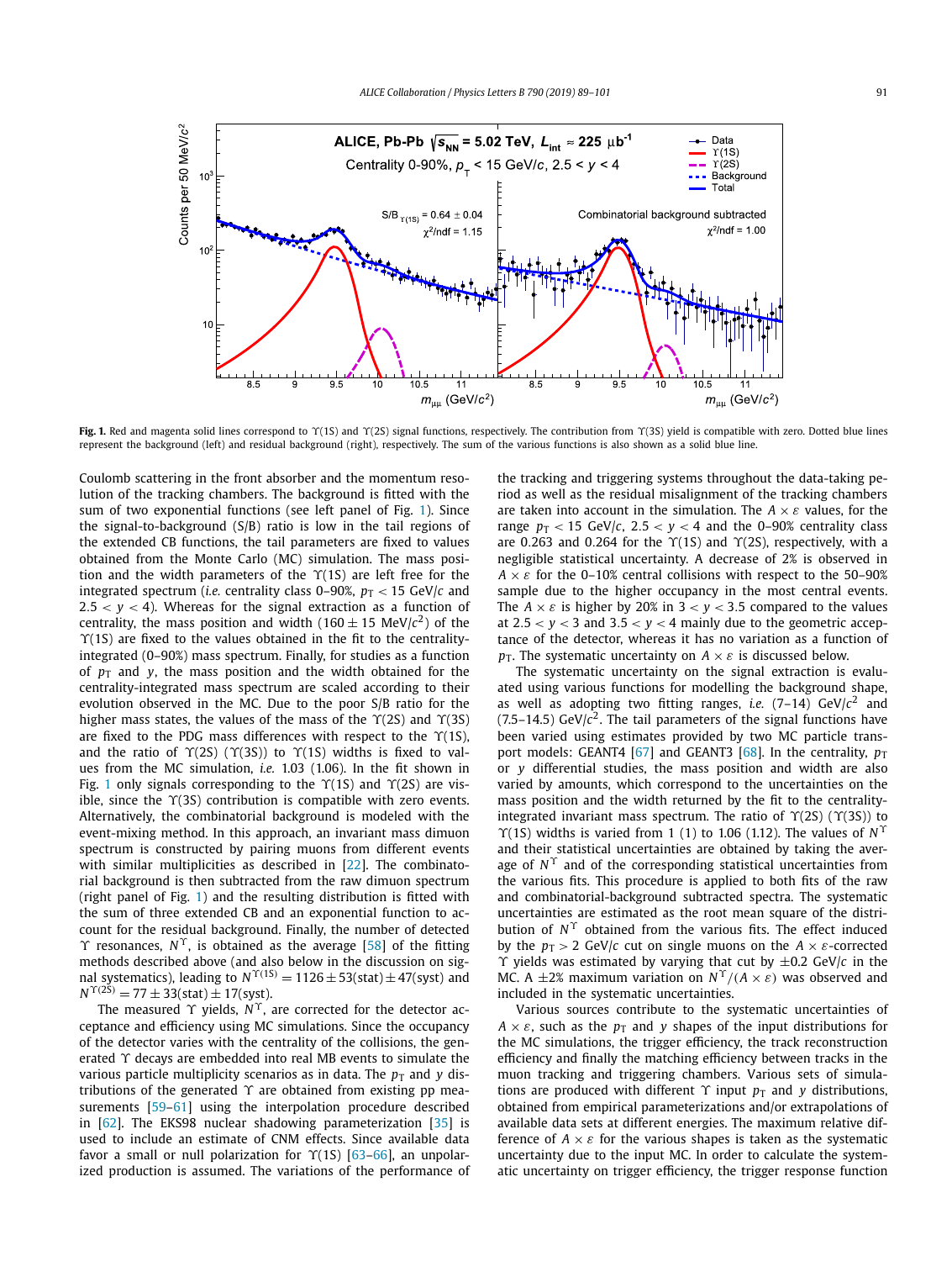| Table 1 |            |  |                                                                                                                                                 |            |                |
|---------|------------|--|-------------------------------------------------------------------------------------------------------------------------------------------------|------------|----------------|
|         |            |  | Summary of the systematic uncertainties for the $R_{AA}$ calculation. Type I (II) refers to correlated (uncorrelated) systematic uncertainties. |            |                |
| Sources | Y(1S)      |  |                                                                                                                                                 |            | $\Upsilon(2S)$ |
|         | Centralitv |  |                                                                                                                                                 | Integrated | Integi         |

|                                                                     | Centrality              |                          | $p_{\rm T}$              | Integrated               | Integrated               |
|---------------------------------------------------------------------|-------------------------|--------------------------|--------------------------|--------------------------|--------------------------|
| Signal extraction                                                   | $4.3 - 6.1\%$ (II)      | $4.2 - 6.8\%$ (II)       | $5.2 - 8.7\%$ (II)       | 4.1%                     | 21.7%                    |
| Muon $p_T$ cut                                                      | $0.3 - 2.4\%$ (II)      | $0.1 - 1.2\%$ (II)       | $0.1 - 2.4\%$ (II)       | 0.7%                     | 0.7%                     |
| Input MC                                                            | $0.9\%$ (I)             | $0.6 - 2.6\%$ (II)       | $1 - 1.4\%$ (II)         | 0.9%                     | 0.9%                     |
| Tracker efficiency                                                  | $3\%$ (I) and 0-1\%(II) | $1\%$ (I) and $3\%$ (II) | $1\%$ (I) and $3\%$ (II) | 3%                       | 3%                       |
| Trigger efficiency                                                  | $3\%$ (I)               | $1.4 - 3.7\%$ (II)       | $0.4 - 2.6\%$ (II)       | 3%                       | 3%                       |
| Matching efficiency                                                 | $1\%$ (I)               | $1\%$ (II)               | $1\%$ (II)               | 1%                       | 1%                       |
| Centrality                                                          | $0.2 - 2.4\%$ (II)      |                          |                          | $\overline{\phantom{0}}$ | $\overline{\phantom{0}}$ |
| $F_{\rm norm}$                                                      | $0.5\%$ (I)             | $0.5\%$ (I)              | $0.5\%$ (I)              | 0.5%                     | 0.5%                     |
| $\langle T_{AA} \rangle$                                            | $3.1 - 5.3\%$ (II)      | $3.2\%$ (I)              | $3.2\%$ (I)              | 3.2%                     | 3.2%                     |
| $BR_{\Upsilon\rightarrow \mu^+\mu^-}\cdot \sigma^{\rm pp}_\Upsilon$ | $6.3\%$ (I)             | $6.6 - 11.3\%$ (II)      | $5.5 - 11.5\%$ (II)      | 6.3%                     | 7.5%                     |

for single muons is evaluated using either MC or data. The two response functions are then separately applied to simulations of an *ϒ* sample and the difference obtained for the *ϒ* reconstruction efficiency is taken as systematic uncertainty. The systematic uncertainty on the tracking efficiency is obtained starting from an evaluation of the single muon tracking efficiency in MC and data. This evaluation is performed via a procedure, detailed in [\[22\]](#page-6-0), based on the redundancy of the tracking chamber information. The dimuon tracking efficiency is then obtained by combining the single muon efficiencies and the systematic uncertainty is taken as the difference of the values obtained with the procedure based on MC and data. The muon tracks for data analysis are chosen based on a selection on the  $\chi^2$  of the matching between a track segment in the trigger system with a track in the tracking chambers. The matching systematics are obtained by varying the  $\chi^2$  selection cut in data and MC and comparing the effects on the muon reconstruction efficiency [\[22\]](#page-6-0).

The systematic uncertainty on the centrality measurement is evaluated by varying the V0 signal amplitude by ±0*.*5% corresponding to 90% of the hadronic cross section in Pb–Pb collisions, used as anchor point to define the centrality classes. The systematic uncertainty on the evaluation of  $\sigma_{\rm pp}^{\gamma}$  is detailed in the next section. Finally, the systematic uncertainty evaluation of *F*norm and  $\langle T_{AA} \rangle$  are described in [\[22\]](#page-6-0) and [\[53\]](#page-6-0), respectively. The different systematic uncertainty sources on the R<sub>AA</sub> calculation are summarized in Table 1. If the above mentioned systematic uncertainty is correlated as a function of centrality,  $p_T$  or *y*, it is quoted as correlated (type I) systematic uncertainty, otherwise it is treated as uncorrelated (type II).

#### **4. Proton–proton reference cross sections**

The pp reference cross section for *ϒ*(1S) and *ϒ*(2S) production are computed by means of an interpolation procedure as described for *ϒ*(1S) in [\[69\]](#page-7-0). The energy interpolation for the *ϒ* cross section, as a function of rapidity and for the  $p_T$  and  $y$  integrated result, uses the measurements of *ϒ* production cross sections in pp collisions at  $\sqrt{s}$  = 7 and 8 TeV by ALICE [\[41,42\]](#page-6-0) and at  $\sqrt{s}$  = 2.76*,* 7 and 8 TeV by LHCb [\[43,44\]](#page-6-0). The interpolation is performed by using various empirical functions and, in addition, the shape of the energy dependence of the bottomonium cross sections calculated using two theoretical models, i.e. the Leading Order Colour Evaporation Model (LO-CEM) [\[70\]](#page-7-0) and the Fixed Order Next-to-Leading Logs (FONLL) model [\[71\]](#page-7-0). The latter gives cross sections for open beauty, which is here used as a proxy to study the evolution of the bottomonium cross section [\[69\]](#page-7-0). The energy interpolation for the  $\Upsilon(1S)$  cross section as a function of  $p_T$  is based on LHCb measurements only, since the  $p<sub>T</sub>$  coverage of the results of this analysis  $(p_T < 15 \text{ GeV/c})$  is more extended than that of the corresponding ALICE pp data ( $p_{\rm T} <$  12 GeV/ $c$ ). The result of the interpolation procedure gives  $BR_{\Upsilon(1S)\to\mu^+\mu^-}\cdot\sigma_{pp}^{\Upsilon(1S)} = 1221 \pm 77$ (syst) pb

### **Table 2**

The interpolated branching ratio times cross section of  $\Upsilon(1S)$  for the  $p_T$  and *y* bins under study. The quoted uncertainties are systematic.

| $p_T$ (GeV/c)                               | ν                                       | $\Upsilon(1S)$<br>(pb)<br>$BR_{\Upsilon(1S)\to\mu^+\mu^-}\cdot\sigma_{pp}$ |
|---------------------------------------------|-----------------------------------------|----------------------------------------------------------------------------|
| $[0-2]$<br>$[2-4]$<br>$[4-6]$<br>$[6 - 15]$ | $[2.5-4]$                               | $226 + 26$<br>$361 + 20$<br>$288 + 24$<br>$311 + 23$                       |
| $[0 - 15]$                                  | $[2.5-3]$<br>$[3 - 3.5]$<br>$[3.5 - 4]$ | $506 \pm 57$<br>$415 + 28$<br>$288 \pm 24$                                 |

and  $BR_{\Upsilon(2S)\to\mu^+\mu^-}\cdot\sigma_{\text{pp}}^{\Upsilon(2S)} = 302 \pm 23 \text{(syst)}$  pb assuming unpolarized quarkonia and integrating over the ranges 2*.5* < *y* < 4 and  $p_T < 15$  GeV/*c*. The uncertainties correspond to the quadratic sum of two terms. The first term dominates the total uncertainty on the interpolated value and reflects the statistical and systematic uncertainties on the data points used in the interpolation procedure. The second term is related to the spread among the interpolated cross sections obtained by using either the empirical functions or the energy dependence estimated from the theoretical models mentioned above. The numerical values obtained from the interpolation procedure are summarized in Table 2 for the various kinematic ranges used in the analysis.

### **5. Results**

The nuclear modification factors for inclusive *ϒ*(1S) and *ϒ*(2S) production in Pb–Pb collisions at  $\sqrt{s_{NN}}$  = 5.02 TeV for the ranges  $p_{\rm T}$   $<$  15 GeV/ $c$ , 2.5  $<$   $y$   $<$  4 and the 0–90% centrality class are  $R_{AA}^{\Upsilon(1S)} = 0.37 \pm 0.02$ (stat)  $\pm 0.03$ (syst) and  $R_{AA}^{\Upsilon(2S)} = 0.10 \pm 0.03$  $0.04(stat) \pm 0.02(syst)$ , respectively. The ratio  $R_{AA}^{\Upsilon(2S)}/R_{AA}^{\Upsilon(1S)}$  is  $0.28 \pm 0.12$ (stat)  $\pm 0.06$ (syst). Since the decay kinematics of the two *ϒ* states is very similar, most of the systematic uncertainty sources entering the ratio cancel out except those on the signal extraction and on the pp cross section, which are the dominant contributions to the total systematic uncertainty. The measurements show a strong suppression for both bottomonium states with the more weakly bound state being significantly more suppressed. The ratio between the  $\Upsilon(1S)$  *R*<sub>AA</sub> at  $\sqrt{s_{NN}} = 5.02$  TeV and 2.76 TeV [\[30\]](#page-6-0) is  $1.23 \pm 0.21$ (stat)  $\pm 0.19$ (syst). The sources of systematic uncertainties entering the calculation of the ratio are considered uncorrelated, except for the  $\langle T_{AA} \rangle$  component, whose uncertainty cancels out. The ratio is compatible with unity within uncertainties.

The centrality,  $p_T$  and *y* dependences of the  $\Upsilon$ (1S)  $R_{AA}$  at forward rapidity at  $\sqrt{s_{NN}}$  = 5.02 TeV are shown in Fig. [2.](#page-4-0) A decrease of  $R_{AA}$  with increasing centrality is observed down to  $R_{AA}^{\Upsilon(1S)}$  =  $0.34 \pm 0.03$ (stat)  $\pm 0.02$ (syst) for the 0–10% most central collisions. No significant  $p_T$ -dependence is observed up to  $p_T = 15$  GeV/*c*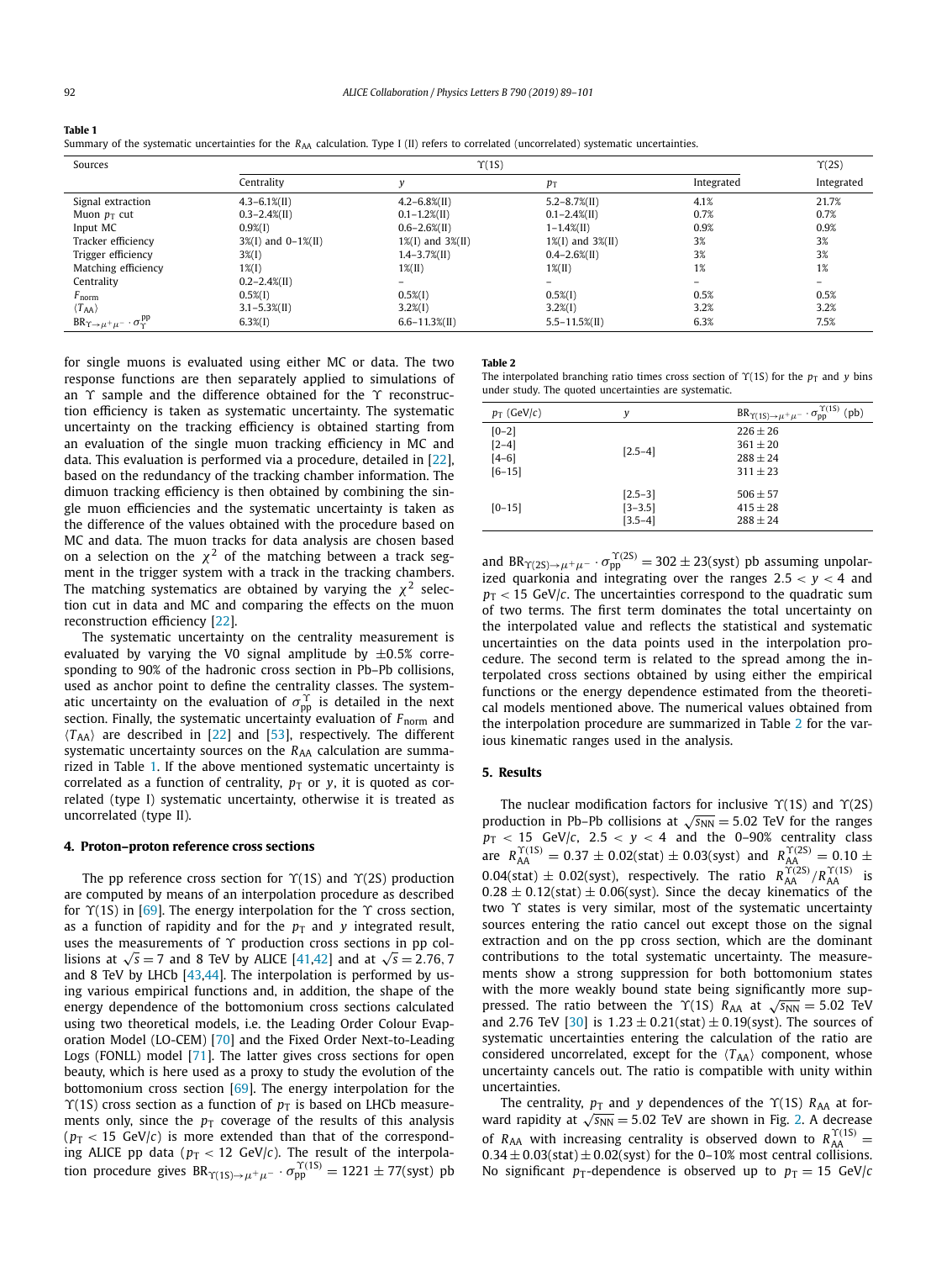<span id="page-4-0"></span>

Fig. 2. Inclusive  $\Upsilon(1S)$  R<sub>AA</sub> as a function of centrality (top),  $p_T$  (left) and y (right) at forward rapidity at  $\sqrt{s_{NN}}$  = 5.02 TeV. ALICE results at  $\sqrt{s_{NN}}$  = 2.76 TeV as a function of centrality and *y* are shown for comparison [\[30\]](#page-6-0). The vertical error bars and the boxes represent the statistical and uncorrelated systematic uncertainties, respectively. The relative correlated uncertainty is shown as boxes at unity. ALICE *Υ*(1S) *R*<sub>AA</sub> measurements at √*s*<sub>NN</sub> = 5.02 TeV are compared to predictions from two transport models [\[33,72\]](#page-6-0) and one hydro-dynamical model [\[34\]](#page-6-0) as a function of centrality (top),  $p_T$  (left) and *y* (right). See text for details on the models.

within uncertainties. The nuclear modification factor shows no significant dependence on rapidity. The *Υ*(1S) *R*<sub>AA</sub> as a function of centrality and rapidity measured by ALICE at  $\sqrt{s_{NN}} = 2.76$  TeV [\[30\]](#page-6-0) are also shown in Fig. 2. Similar trends can be observed at both collision energies.

The inclusive *Y*(1S) *R*<sub>AA</sub> measurements are compared in Fig. 2 to several calculations: two transport models (TM) [\[33](#page-6-0)[,72\]](#page-7-0) and one hydro-dynamical model [\[34\]](#page-6-0). To describe the quarkonium motion in the medium, both transport codes use a rate-equation approach which accounts for both suppression and (re)generation mechanisms in the QGP. In the TM1 model [\[33\]](#page-6-0) the evolution of the thermal medium is based on a thermal-fireball expansion while the TM2 model [\[72\]](#page-7-0) uses a 2+1 dimensional version of the ideal hydrodynamic equations. The two models use different rate equations and both models include a feed-down contribution from higher-mass bottomonia to the *ϒ*(1S). In TM2, two sets of feed-down fractions are assumed. Finally, the *ϒ*(1S) production cross section in pp collisions at  $\sqrt{s}$  = 5.02 TeV in the rapidity range 2.5  $<$  *y*  $<$  4 is taken as  $d\sigma_{\text{pp}}^{\gamma(1S)}/dy = 28.8$  nb in TM1 and  $d\sigma_{\text{pp}}^{\Upsilon(1S)}/dy = 30$  nb in TM2. Those values deviate by about 2*σ* (TM1) and 1*.*4*σ* (TM2) from the result obtained using the pp interpolation method reported in the previous section. TM1 predictions are shown as bands accounting for shadowing effects as calculated in [\[36\]](#page-6-0). The upper limit shown in Fig. 2 corresponds to the extreme case of the absence of shadowing while the lower limit reflects a reduction of 30% due to shadowing. The TM1 model implements the feed-down fractions reported in [\[9\]](#page-5-0). In the TM2 model, the shadowing parameterization is based on EKS98 [\[35\]](#page-6-0) and the band edges correspond to two different sets of feed-down fractions (27% from  $χ_b$ ; 11% from  $γ(2S + 3S)$  and 37% from  $χ_b$ ; 12% from  $\Upsilon(2S + 3S)$ ) adopted by the authors. In the third model [\[34\]](#page-6-0), a thermal suppression of the bottomonium states is calculated using a complex-valued heavy-quark potential parametrized by means of lattice QCD and embedded in a medium evolving according to 3+1d anisotropic hydrodynamics. In this recent study, the *R<sub>AA</sub>* shows no sensitivity to the plasma shear viscosity-toentropy density ratio  $(4\pi \eta/s)$  parameter of the hydro evolution, which is therefore set to  $4\pi \eta/s = 2$  consistent with particle spectra fits. The band of the model quantifies the heavy-quark potential uncertainty, which has been estimated by including a  $\pm 15\%$  variation of the Debye mass of the QCD medium that is tuned by a fit to the real-part of the lattice in-medium heavy-quark potential. Furthermore, the predictions shown are referring to the initial momentum-space anisotropy parameter  $ξ<sub>0</sub> = 0$ , which corresponds to a perfectly isotropic QGP at the starting point of the hydrodynamical evolution at  $\tau_0 = 0.3$  fm/*c*. Finally, this model accounts for feed-down contributions but it includes neither a (re)generation mechanism nor CNM effects. The centrality dependence of the *Y*(1S) *R*<sub>AA</sub> is fairly reproduced by the model calculations in the top panel of Fig. 2. The data are best described by TM1 when (re)generation is included and by TM2 when (re)generation is not taken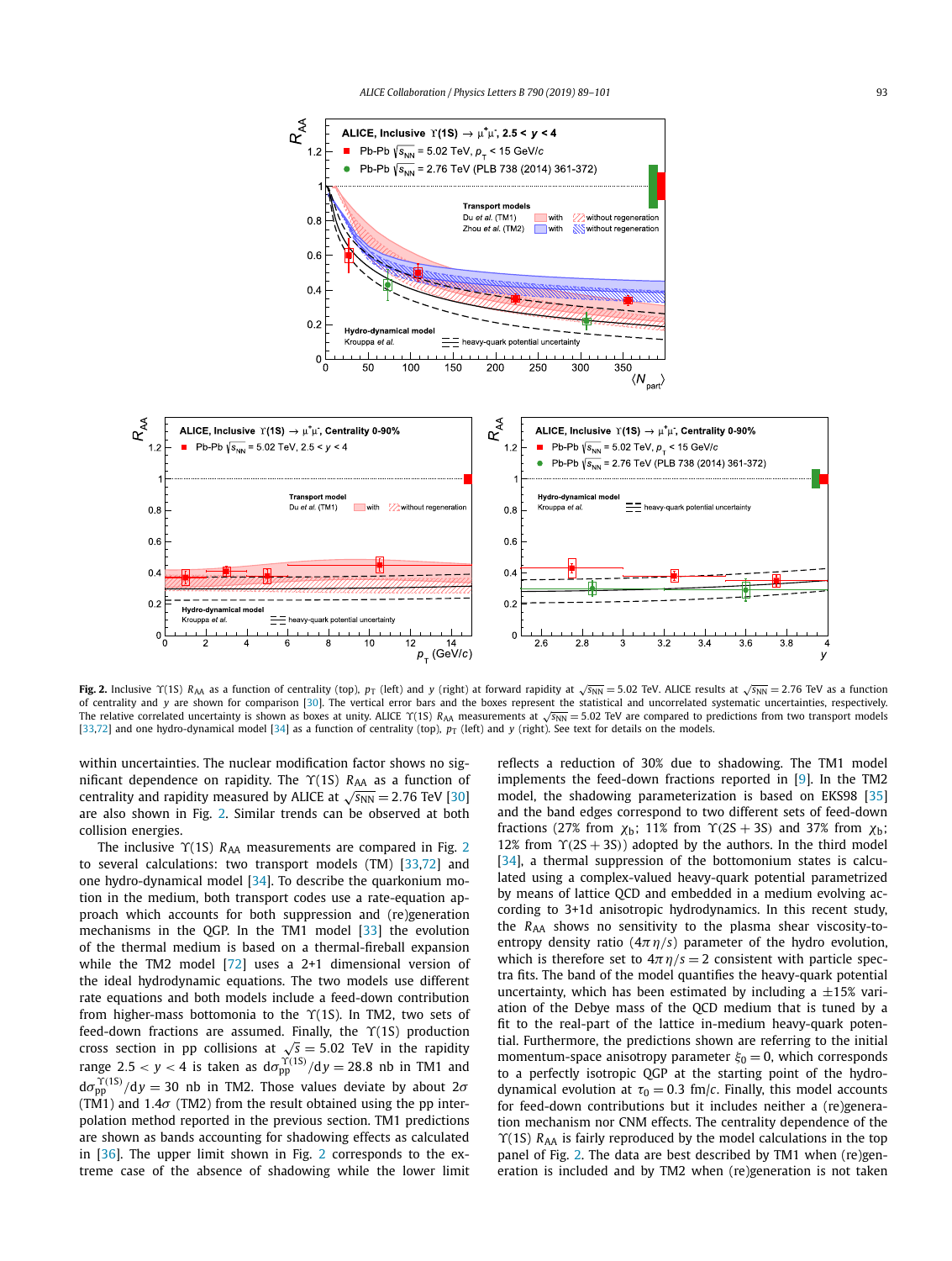<span id="page-5-0"></span>into account. The hydro-dynamical model describes the trend of the data, the fact that the data lie on the upper edge of the uncertainty band for  $N_{part} > 70$  could indicate a smaller Debye mass and thus a stronger heavy-quark potential. The data as a function of  $p_T$  (bottom left panel of Fig. [2\)](#page-4-0) can be described with or without the (re)generation scenario of the TM1 model while showing agreement with the hydro-dynamical model for the upper edge of the uncertainty band. Finally, the *y*-dependence of the  $\Upsilon$ (1S) *R*<sub>AA</sub> is described, within uncertainties, by the hydro-dynamical model in the bottom right panel of Fig. [2](#page-4-0) despite the possibly different trend between data and calculations.

The low *Υ*(1S) *R*<sub>AA</sub> reported in this Letter raises the important question whether direct *ϒ*(1S) are suppressed at LHC energies or only the feed-down contribution from higher mass states. However, the large uncertainties of the current measurements of CNM effects [\[38–40\]](#page-6-0) prevent a firm conclusion.

#### **6. Summary**

The nuclear modification factors of inclusive *ϒ*(1S) and *ϒ*(2S) production at forward rapidity (2.5  $\times$  *y*  $\times$  4) and for  $p<sub>T</sub>$   $\times$  15 GeV/*c* in Pb–Pb collisions at  $\sqrt{s_{NN}}$  = 5.02 TeV have been measured using the ALICE detector. The observed *ϒ*(1S) suppression increases with the centrality of the collision and no significant variation is observed as a function of transverse momentum or rapidity. A larger suppression of the *ϒ*(2S) bound state compared to the ground state is also reported. Transport and dynamical model calculations reproduce qualitatively the centrality and kinematic dependence of the *ϒ*(1S) nuclear modification factor.

#### **Acknowledgements**

The ALICE Collaboration would like to thank all its engineers and technicians for their invaluable contributions to the construction of the experiment and the CERN accelerator teams for the outstanding performance of the LHC complex. The ALICE Collaboration gratefully acknowledges the resources and support provided by all Grid centres and the Worldwide LHC Computing Grid (WLCG) collaboration. The ALICE Collaboration acknowledges the following funding agencies for their support in building and running the ALICE detector: A. I. Alikhanyan National Science Laboratory (Yerevan Physics Institute) Foundation (ANSL), State Committee of Science and World Federation of Scientists (WFS), Armenia; Austrian Academy of Sciences and Österreichische Nationalstiftung für Forschung, Technologie und Entwicklung, Austria; Ministry of Communications and High Technologies, National Nuclear Research Center, Azerbaijan; Conselho Nacional de Desenvolvimento Científico e Tecnológico (CNPq), Universidade Federal do Rio Grande do Sul (UFRGS), Financiadora de Estudos e Projetos (Finep) and Fundação de Amparo à Pesquisa do Estado de São Paulo (FAPESP), Brazil; Ministry of Science & Technology of China (MSTC), National Natural Science Foundation of China (NSFC) and Ministry of Education of China (MOEC), China; Ministry of Science and Education, Croatia; Ministry of Education, Youth and Sports of the Czech Republic, Czech Republic; The Danish Council for Independent Research — Natural Sciences, the Carlsberg Foundation and Danish National Research Foundation (DNRF), Denmark; Helsinki Institute of Physics (HIP), Finland; Commissariat à l'Energie Atomique (CEA) and Institut National de Physique Nucléaire et de Physique des Particules (IN2P3) and Centre National de la Recherche Scientifique (CNRS), France; Bundesministerium für Bildung, Wissenschaft, Forschung und Technologie (BMBF) and GSI Helmholtzzentrum für Schwerionenforschung GmbH, Germany; General Secretariat for Research and Technology, Ministry of Education, Research and Religions, Greece; National Research Development and Innovation Office, Hungary; Department of Atomic Energy, Government of India (DAE), Department of Science and Technology, Government of India (DST), University Grants Commission, Government of India (UGC) and Council of Scientific and Industrial Research (CSIR), India; Indonesian Institute of Sciences, Indonesia; Centro Fermi - Museo Storico della Fisica e Centro Studi e Ricerche Enrico Fermi and Istituto Nazionale di Fisica Nucleare (INFN), Italy; Institute for Innovative Science and Technology, Nagasaki Institute of Applied Science (IIST), Japan Society for the Promotion of Science (JSPS) KAKENHI and Japanese Ministry of Education, Culture, Sports, Science and Technology (MEXT), Japan; Consejo Nacional de Ciencia (CONACYT) y Tecnología, through Fondo de Cooperación Internacional en Ciencia y Tecnología (FONCICYT) and Dirección General de Asuntos del Personal Academico (DGAPA), Mexico; Nederlandse Organisatie voor Wetenschappelijk Onderzoek (NWO), Netherlands; The Research Council of Norway, Norway; Commission on Science and Technology for Sustainable Development in the South (COMSATS), Pakistan; Pontificia Universidad Católica del Perú, Peru; Ministry of Science and Higher Education and National Science Centre, Poland; Korea Institute of Science and Technology Information and National Research Foundation of Korea (NRF), Republic of Korea; Ministry of Education and Scientific Research, Institute of Atomic Physics and Romanian National Agency for Science, Technology and Innovation, Romania; Joint Institute for Nuclear Research (JINR), Ministry of Education and Science of the Russian Federation and National Research Centre Kurchatov Institute, Russia; Ministry of Education, Science, Research and Sport of the Slovak Republic, Slovakia; National Research Foundation of South Africa, South Africa; Centro de Aplicaciones Tecnológicas y Desarrollo Nuclear (CEADEN), Cubaenergía, Cuba and Centro de Investigaciones Energéticas, Medioambientales y Tecnológicas (CIEMAT), Spain; Swedish Research Council (VR) and Knut & Alice Wallenberg Foundation (KAW), Sweden; European Organization for Nuclear Research, Switzerland; National Science and Technology Development Agency (NSDTA), Suranaree University of Technology (SUT) and Office of the Higher Education Commission under NRU project of Thailand, Thailand; Turkish Atomic Energy Agency (TAEK), Turkey; National Academy of Sciences of Ukraine, Ukraine; Science and Technology Facilities Council (STFC), United Kingdom; National Science Foundation of the United States of America (NSF) and United States Department of Energy, Office of Nuclear Physics (DOE NP), United States of America.

#### **References**

- [1] E.V. Shuryak, [Quark–gluon](http://refhub.elsevier.com/S0370-2693(18)30997-3/bib5368757279616B3A31393738696As1) plasma and hadronic production of leptons, photons and [psions,](http://refhub.elsevier.com/S0370-2693(18)30997-3/bib5368757279616B3A31393738696As1) Phys. Lett. B 78 (1978) 150, Yad. Fiz. 28 (1978) 796.
- [2] BRAHMS [Collaboration,](http://refhub.elsevier.com/S0370-2693(18)30997-3/bib417273656E653A323030346661s1) I. Arsene, et al., Quark gluon plasma and color glass condensate at RHIC? The Perspective from the BRAHMS [experiment,](http://refhub.elsevier.com/S0370-2693(18)30997-3/bib417273656E653A323030346661s1) Nucl. Phys. A 757 (2005) 1–27, [arXiv:nucl-ex/0410020 \[nucl-ex\].](http://refhub.elsevier.com/S0370-2693(18)30997-3/bib417273656E653A323030346661s1)
- [3] PHOBOS [Collaboration,](http://refhub.elsevier.com/S0370-2693(18)30997-3/bib4261636B3A323030346A65s1) B.B. Back, et al., The PHOBOS perspective on discoveries at RHIC, Nucl. Phys. A 757 (2005) 28–101, [arXiv:nucl-ex/0410022 \[nucl-ex\].](http://refhub.elsevier.com/S0370-2693(18)30997-3/bib4261636B3A323030346A65s1)
- [4] STAR [Collaboration,](http://refhub.elsevier.com/S0370-2693(18)30997-3/bib4164616D733A323030356471s1) J. Adams, et al., Experimental and theoretical challenges in the search for the quark gluon plasma: the STAR [Collaboration's](http://refhub.elsevier.com/S0370-2693(18)30997-3/bib4164616D733A323030356471s1) critical assessment of the evidence from RHIC [collisions,](http://refhub.elsevier.com/S0370-2693(18)30997-3/bib4164616D733A323030356471s1) Nucl. Phys. A 757 (2005) 102–183, [arXiv:nucl-ex/0501009 \[nucl-ex\].](http://refhub.elsevier.com/S0370-2693(18)30997-3/bib4164616D733A323030356471s1)
- [5] PHENIX [Collaboration,](http://refhub.elsevier.com/S0370-2693(18)30997-3/bib4164636F783A323030346D68s1) K. Adcox, et al., Formation of dense partonic matter in relativistic [nucleus–nucleus](http://refhub.elsevier.com/S0370-2693(18)30997-3/bib4164636F783A323030346D68s1) collisions at RHIC: experimental evaluation by the PHENIX collaboration, Nucl. Phys. A 757 (2005) 184–283, [arXiv:nucl-ex/](http://refhub.elsevier.com/S0370-2693(18)30997-3/bib4164636F783A323030346D68s1) [0410003 \[nucl-ex\].](http://refhub.elsevier.com/S0370-2693(18)30997-3/bib4164636F783A323030346D68s1)
- [6] B. Muller, J. Schukraft, B. [Wyslouch,](http://refhub.elsevier.com/S0370-2693(18)30997-3/bib4D756C6C65723A323031327A71s1) First results from Pb+Pb collisions at the LHC, Annu. Rev. Nucl. Part. Sci. 62 (2012) 361–386, [arXiv:1202.3233 \[hep-ex\].](http://refhub.elsevier.com/S0370-2693(18)30997-3/bib4D756C6C65723A323031327A71s1)
- [7] T. Matsui, H. Satz, J/*ψ* suppression by [quark–gluon](http://refhub.elsevier.com/S0370-2693(18)30997-3/bib4D61747375693A31393836646Bs1) plasma formation, Phys. Lett. B 178 (1986) [416–422.](http://refhub.elsevier.com/S0370-2693(18)30997-3/bib4D61747375693A31393836646Bs1)
- [8] N. Brambilla, et al., Heavy quarkonium: progress, puzzles, and [opportunities,](http://refhub.elsevier.com/S0370-2693(18)30997-3/bib4272616D62696C6C613A323031306373s1) Eur. Phys. J. C 71 (2011) 1534, [arXiv:1010.5827 \[hep-ph\].](http://refhub.elsevier.com/S0370-2693(18)30997-3/bib4272616D62696C6C613A323031306373s1)
- [9] A. Andronic, et al., [Heavy-flavour](http://refhub.elsevier.com/S0370-2693(18)30997-3/bib416E64726F6E69633A32303135776D61s1) and quarkonium production in the LHC era: from [proton–proton](http://refhub.elsevier.com/S0370-2693(18)30997-3/bib416E64726F6E69633A32303135776D61s1) to heavy-ion collisions, Eur. Phys. J. C 76 (3) (2016), arXiv: [1506.03981 \[nucl-ex\].](http://refhub.elsevier.com/S0370-2693(18)30997-3/bib416E64726F6E69633A32303135776D61s1)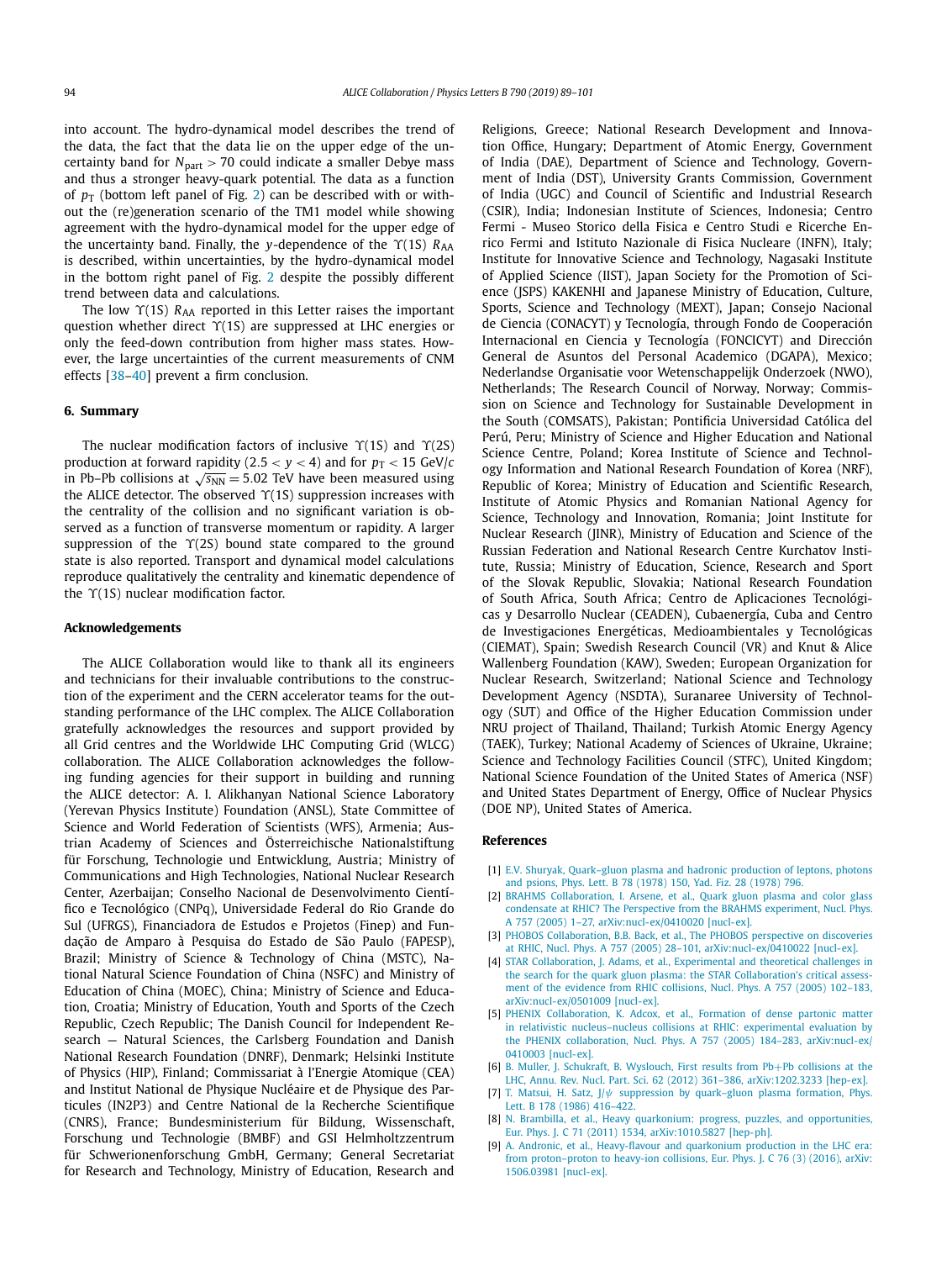- <span id="page-6-0"></span>[10] S. Digal, P. Petreczky, H. Satz, [Quarkonium](http://refhub.elsevier.com/S0370-2693(18)30997-3/bib446967616C3A323030317565s1) feed down and sequential suppression, Phys. Rev. D 64 (2001) 094015, [arXiv:hep-ph/0106017 \[hep-ph\].](http://refhub.elsevier.com/S0370-2693(18)30997-3/bib446967616C3A323030317565s1)
- [11] B. Krouppa, R. Ryblewski, M. Strickland, Bottomonia [suppression](http://refhub.elsevier.com/S0370-2693(18)30997-3/bib4B726F757070613A32303135796F61s1) in 2.76 TeV Pb–Pb collisions, Phys. Rev. C 92 (6) (2015) 061901, [arXiv:1507.03951 \[hep-ph\].](http://refhub.elsevier.com/S0370-2693(18)30997-3/bib4B726F757070613A32303135796F61s1)
- [12] M. Martinez, M. Strickland, Measuring OGP [thermalization](http://refhub.elsevier.com/S0370-2693(18)30997-3/bib4D6175726963696F3A32303037767As1) time with dileptons, Phys. Rev. Lett. 100 (2008) 102301, [arXiv:0709.3576 \[hep-ph\].](http://refhub.elsevier.com/S0370-2693(18)30997-3/bib4D6175726963696F3A32303037767As1)
- [13] Y. Burnier, O. Kaczmarek, A. Rothkopf, Static [quark–antiquark](http://refhub.elsevier.com/S0370-2693(18)30997-3/bib4275726E6965723A32303134737361s1) potential in the [quark–gluon](http://refhub.elsevier.com/S0370-2693(18)30997-3/bib4275726E6965723A32303134737361s1) plasma from lattice QCD, Phys. Rev. Lett. 114 (8) (2015) 082001, [arXiv:1410.2546 \[hep-lat\].](http://refhub.elsevier.com/S0370-2693(18)30997-3/bib4275726E6965723A32303134737361s1)
- [14] NA38 Collaboration, M.C. Abreu, et al., J/*ψ*, *ψ* and Drell–Yan production in S–U interactions at 200 GeV per nucleon, Phys. Lett. B 449 (1999) 128–136, [http://](http://hal.in2p3.fr/in2p3-00002434) [hal.in2p3.fr/in2p3-00002434.](http://hal.in2p3.fr/in2p3-00002434)
- [15] NA50 [Collaboration,](http://refhub.elsevier.com/S0370-2693(18)30997-3/bib416C657373616E64726F3A323030346170s1) B. Alessandro, et al., A new measurement of J/*ψ* suppression in Pb–Pb [collisions](http://refhub.elsevier.com/S0370-2693(18)30997-3/bib416C657373616E64726F3A323030346170s1) at 158-GeV per nucleon, Eur. Phys. J. C 39 (2005) 335–345, [arXiv:hep-ex/0412036 \[hep-ex\].](http://refhub.elsevier.com/S0370-2693(18)30997-3/bib416C657373616E64726F3A323030346170s1)
- [16] NA60 Collaboration, R. Arnaldi, et al., J/*ψ* production in [indium–indium](http://refhub.elsevier.com/S0370-2693(18)30997-3/bib41726E616C64693A323030377A7As1) collisions at [158-GeV/nucleon,](http://refhub.elsevier.com/S0370-2693(18)30997-3/bib41726E616C64693A323030377A7As1) Phys. Rev. Lett. 99 (2007) 132302.
- [17] PHENIX [Collaboration,](http://refhub.elsevier.com/S0370-2693(18)30997-3/bib41646172653A323031317966s1) A. Adare, et al., J/*ψ* suppression at forward rapidity in Au+Au collisions at  $\sqrt{s_{NN}}$  = [200 GeV,](http://refhub.elsevier.com/S0370-2693(18)30997-3/bib41646172653A323031317966s1) Phys. Rev. C 84 (2011) 054912, arXiv: [1103.6269 \[nucl-ex\].](http://refhub.elsevier.com/S0370-2693(18)30997-3/bib41646172653A323031317966s1)
- [18] STAR [Collaboration,](http://refhub.elsevier.com/S0370-2693(18)30997-3/bib4162656C65763A32303039716161s1) B.I. Abelev, et al., J/*ψ* production at high transverse momentum in p+p and Cu+Cu collisions at  $\sqrt{s_{NN}}$  = [200 GeV,](http://refhub.elsevier.com/S0370-2693(18)30997-3/bib4162656C65763A32303039716161s1) Phys. Rev. C 80 (2009) 041902, [arXiv:0904.0439 \[nucl-ex\].](http://refhub.elsevier.com/S0370-2693(18)30997-3/bib4162656C65763A32303039716161s1)
- [19] ALICE [Collaboration,](http://refhub.elsevier.com/S0370-2693(18)30997-3/bib4162656C65763A323031327276s1) B. Abelev, et al.,  $J/\psi$  suppression at forward rapidity in Pb–Pb [collisions](http://refhub.elsevier.com/S0370-2693(18)30997-3/bib4162656C65763A323031327276s1) at  $\sqrt{s_{NN}}$  = 2.76 TeV, Phys. Rev. Lett. 109 (2012) 072301, arXiv: [1202.1383 \[hep-ex\].](http://refhub.elsevier.com/S0370-2693(18)30997-3/bib4162656C65763A323031327276s1)
- [20] ALICE [Collaboration,](http://refhub.elsevier.com/S0370-2693(18)30997-3/bib4162656C65763A32303133696C61s1) B.B. Abelev, et al., Centrality, rapidity and transverse momentum [dependence](http://refhub.elsevier.com/S0370-2693(18)30997-3/bib4162656C65763A32303133696C61s1) of *J*/ $\psi$  suppression in Pb–Pb collisions at  $\sqrt{s_{NN}}$  = 2*.*76 TeV, Phys. Lett. B 734 (2014) 314–327, [arXiv:1311.0214 \[nucl-ex\].](http://refhub.elsevier.com/S0370-2693(18)30997-3/bib4162656C65763A32303133696C61s1)
- [21] CMS [Collaboration,](http://refhub.elsevier.com/S0370-2693(18)30997-3/bib4B6861636861747279616E3A32303136797077s1) V. Khachatryan, et al., Suppression and azimuthal [an](http://refhub.elsevier.com/S0370-2693(18)30997-3/bib4B6861636861747279616E3A32303136797077s1)isotropy of prompt and nonprompt  $J/\psi$  production in PbPb collisions at  $\sqrt{s_{NN}}$  = 2.76 TeV, Eur. Phys. J. C 77 (4) (2017) 252, arXiv:1610.00613 [nucl-ex].
- [22] ALICE [Collaboration,](http://refhub.elsevier.com/S0370-2693(18)30997-3/bib4164616D3A32303136726467s1) J. Adam, et al., J/*ψ* suppression at forward rapidity in Pb– Pb [collisions](http://refhub.elsevier.com/S0370-2693(18)30997-3/bib4164616D3A32303136726467s1) at  $\sqrt{s_{NN}}$  = 5.02 TeV, Phys. Lett. B 766 (2017) 212–224, arXiv: [1606.08197 \[nucl-ex\].](http://refhub.elsevier.com/S0370-2693(18)30997-3/bib4164616D3A32303136726467s1)
- [23] P. [Braun-Munzinger,](http://refhub.elsevier.com/S0370-2693(18)30997-3/bib427261756E4D756E7A696E6765723A323030307078s1) J. Stachel, (Non)thermal aspects of charmonium production and a new look at  $J/\psi$  [suppression,](http://refhub.elsevier.com/S0370-2693(18)30997-3/bib427261756E4D756E7A696E6765723A323030307078s1) Phys. Lett. B 490 (2000) 196-202, [arXiv:nucl-th/0007059 \[nucl-th\].](http://refhub.elsevier.com/S0370-2693(18)30997-3/bib427261756E4D756E7A696E6765723A323030307078s1)
- [24] R.L. Thews, M. [Schroedter,](http://refhub.elsevier.com/S0370-2693(18)30997-3/bib54686577733A32303030726As1) J. Rafelski, Enhanced *J/ψ* production in deconfined quark matter, Phys. Rev. C 63 (2001) 054905, [arXiv:hep-ph/0007323 \[hep-ph\].](http://refhub.elsevier.com/S0370-2693(18)30997-3/bib54686577733A32303030726As1)
- [25] X. Zhao, R. Rapp, Medium [modifications](http://refhub.elsevier.com/S0370-2693(18)30997-3/bib5A68616F3A323031316376s1) and production of charmonia at LHC, Nucl. Phys. A 859 (2011) 114–125, [arXiv:1102.2194 \[hep-ph\].](http://refhub.elsevier.com/S0370-2693(18)30997-3/bib5A68616F3A323031316376s1)
- [26] K. Zhou, N. Xu, Z. Xu, P. Zhuang, Medium effects on [charmonium](http://refhub.elsevier.com/S0370-2693(18)30997-3/bib5A686F753A323031346B6B61s1) production at [ultrarelativistic](http://refhub.elsevier.com/S0370-2693(18)30997-3/bib5A686F753A323031346B6B61s1) energies available at the CERN Large Hadron Collider, Phys. Rev. C 89 (5) (2014) 054911, [arXiv:1401.5845 \[nucl-th\].](http://refhub.elsevier.com/S0370-2693(18)30997-3/bib5A686F753A323031346B6B61s1)
- [27] ALICE [Collaboration,](http://refhub.elsevier.com/S0370-2693(18)30997-3/bib4164616D3A32303135697361s1) J. Adam, et al., Differential studies of inclusive J/*ψ* and  $\psi$ [\(2S\) production](http://refhub.elsevier.com/S0370-2693(18)30997-3/bib4164616D3A32303135697361s1) at forward rapidity in Pb–Pb collisions at  $\sqrt{s_{NN}} = 2.76$  TeV, J. High Energy Phys. 05 (2016) 179, [arXiv:1506.08804 \[nucl-ex\].](http://refhub.elsevier.com/S0370-2693(18)30997-3/bib4164616D3A32303135697361s1)
- [28] M.L. Miller, K. Reygers, S.J. Sanders, P. [Steinberg,](http://refhub.elsevier.com/S0370-2693(18)30997-3/bib4D696C6C65723A323030377269s1) Glauber modeling in high energy nuclear [collisions,](http://refhub.elsevier.com/S0370-2693(18)30997-3/bib4D696C6C65723A323030377269s1) Annu. Rev. Nucl. Part. Sci. 57 (2007) 205–243, arXiv: [nucl-ex/0701025 \[nucl-ex\].](http://refhub.elsevier.com/S0370-2693(18)30997-3/bib4D696C6C65723A323030377269s1)
- [29] C. Loizides, J. Kamin, D. d'Enterria, Precision Monte Carlo Glauber [predictions](http://refhub.elsevier.com/S0370-2693(18)30997-3/bib4C6F697A696465733A3230313761636Bs1) at present and future nuclear colliders, [arXiv:1710.07098 \[nucl-ex\].](http://refhub.elsevier.com/S0370-2693(18)30997-3/bib4C6F697A696465733A3230313761636Bs1)
- [30] ALICE [Collaboration,](http://refhub.elsevier.com/S0370-2693(18)30997-3/bib4162656C65763A323031346E7561s1) B.B. Abelev, et al., Suppression of *ϒ*(1S) at forward rapidity in Pb-Pb [collisions](http://refhub.elsevier.com/S0370-2693(18)30997-3/bib4162656C65763A323031346E7561s1) at  $\sqrt{s_{NN}}$  = 2.76 TeV, Phys. Lett. B 738 (2014) 361–372, [arXiv:1405.4493 \[nucl-ex\].](http://refhub.elsevier.com/S0370-2693(18)30997-3/bib4162656C65763A323031346E7561s1)
- [31] CMS [Collaboration,](http://refhub.elsevier.com/S0370-2693(18)30997-3/bib4368617472636879616E3A323031326C7861s1) S. Chatrchyan, et al., Observation of sequential *ϒ* suppression in Pb–Pb collisions, Phys. Rev. Lett. 109 (2012) 222301, [arXiv:1208.2826](http://refhub.elsevier.com/S0370-2693(18)30997-3/bib4368617472636879616E3A323031326C7861s1) [\[nucl-ex\].](http://refhub.elsevier.com/S0370-2693(18)30997-3/bib4368617472636879616E3A323031326C7861s1)
- [32] CMS [Collaboration,](http://refhub.elsevier.com/S0370-2693(18)30997-3/bib4B6861636861747279616E3A32303136787870s1) V. Khachatryan, et al., Suppression of *ϒ*(1S), *ϒ*(2S) and *Y*[\(3S\) production](http://refhub.elsevier.com/S0370-2693(18)30997-3/bib4B6861636861747279616E3A32303136787870s1) in PbPb collisions at  $\sqrt{s}_{NN} = 2.76$  TeV, [Phys.](http://refhub.elsevier.com/S0370-2693(18)30997-3/bib4B6861636861747279616E3A32303136787870s1) Lett. B 770 (2017) 357–379, [arXiv:1611.01510 \[nucl-ex\].](http://refhub.elsevier.com/S0370-2693(18)30997-3/bib4B6861636861747279616E3A32303136787870s1)
- [33] X. Du, R. Rapp, M. He, Color screening and [regeneration](http://refhub.elsevier.com/S0370-2693(18)30997-3/bib44753A32303137716B76s1) of bottomonia in [high-energy](http://refhub.elsevier.com/S0370-2693(18)30997-3/bib44753A32303137716B76s1) heavy-ion collisions, Phys. Rev. C 96 (5) (2017) 054901, arXiv: [1706.08670 \[hep-ph\].](http://refhub.elsevier.com/S0370-2693(18)30997-3/bib44753A32303137716B76s1)
- [34] B. Krouppa, A. Rothkopf, M. Strickland, [Bottomonium](http://refhub.elsevier.com/S0370-2693(18)30997-3/bib4B726F757070613A323031376A6C67s1) suppression using a lattice QCD vetted potential, Phys. Rev. D 97 (1) (2018) 016017, [arXiv:1710.02319](http://refhub.elsevier.com/S0370-2693(18)30997-3/bib4B726F757070613A323031376A6C67s1) [\[hep-ph\].](http://refhub.elsevier.com/S0370-2693(18)30997-3/bib4B726F757070613A323031376A6C67s1)
- [35] K.J. Eskola, V.J. Kolhinen, C.A. Salgado, The scale [dependent](http://refhub.elsevier.com/S0370-2693(18)30997-3/bib45736B6F6C613A313939386466s1) nuclear effects in parton [distributions](http://refhub.elsevier.com/S0370-2693(18)30997-3/bib45736B6F6C613A313939386466s1) for practical applications, Eur. Phys. J. C 9 (1999) 61–68, [arXiv:hep-ph/9807297 \[hep-ph\].](http://refhub.elsevier.com/S0370-2693(18)30997-3/bib45736B6F6C613A313939386466s1)
- [36] K.J. Eskola, H. [Paukkunen,](http://refhub.elsevier.com/S0370-2693(18)30997-3/bib45736B6F6C613A32303039756As1) C.A. Salgado, EPS09: a new generation of NLO and LO nuclear parton [distribution](http://refhub.elsevier.com/S0370-2693(18)30997-3/bib45736B6F6C613A32303039756As1) functions, J. High Energy Phys. 04 (2009) 065, [arXiv:0902.4154 \[hep-ph\].](http://refhub.elsevier.com/S0370-2693(18)30997-3/bib45736B6F6C613A32303039756As1)
- [37] F. Arleo, S. Peigne, [Heavy-quarkonium](http://refhub.elsevier.com/S0370-2693(18)30997-3/bib41726C656F3A323031327273s1) suppression in p-A collisions from parton energy loss in cold QCD [matter,](http://refhub.elsevier.com/S0370-2693(18)30997-3/bib41726C656F3A323031327273s1) J. High Energy Phys. 03 (2013) 122, arXiv: [1212.0434 \[hep-ph\].](http://refhub.elsevier.com/S0370-2693(18)30997-3/bib41726C656F3A323031327273s1)
- [38] ALICE [Collaboration,](http://refhub.elsevier.com/S0370-2693(18)30997-3/bib4162656C65763A323031346F6561s1) B.B. Abelev, et al., Production of inclusive *ϒ*(1S) and *ϒ*(2S) in p-Pb [collisions](http://refhub.elsevier.com/S0370-2693(18)30997-3/bib4162656C65763A323031346F6561s1) at  $\sqrt{s_{NN}}$  = 5.02 TeV, Phys. Lett. B 740 (2015) 105–117, arXiv: [1410.2234 \[nucl-ex\].](http://refhub.elsevier.com/S0370-2693(18)30997-3/bib4162656C65763A323031346F6561s1)
- [39] LHCb [Collaboration,](http://refhub.elsevier.com/S0370-2693(18)30997-3/bib4161696A3A323031346D7A61s1) R. Aaij, et al., Study of *ϒ* production and cold nuclear matter effects in *pPb* [collisions](http://refhub.elsevier.com/S0370-2693(18)30997-3/bib4161696A3A323031346D7A61s1) at  $\sqrt{s_{NN}} = 5$  TeV, J. High Energy Phys. 07 (2014) 094, [arXiv:1405.5152 \[nucl-ex\].](http://refhub.elsevier.com/S0370-2693(18)30997-3/bib4161696A3A323031346D7A61s1)
- [40] ATLAS [Collaboration,](http://refhub.elsevier.com/S0370-2693(18)30997-3/bib4161626F75643A32303137636966s1) M. Aaboud, et al., Measurement of quarkonium production in proton–lead and [proton–proton](http://refhub.elsevier.com/S0370-2693(18)30997-3/bib4161626F75643A32303137636966s1) collisions at 5.02 TeV with the ATLAS detector, Eur. Phys. J. C 78 (3) (2018), [arXiv:1709.03089 \[nucl-ex\].](http://refhub.elsevier.com/S0370-2693(18)30997-3/bib4161626F75643A32303137636966s1)
- [41] ALICE [Collaboration,](http://refhub.elsevier.com/S0370-2693(18)30997-3/bib4162656C65763A32303134716861s1) B.B. Abelev, et al., Measurement of quarkonium production at forward rapidity in *pp* [collisions](http://refhub.elsevier.com/S0370-2693(18)30997-3/bib4162656C65763A32303134716861s1) at  $\sqrt{s} = 7$  TeV, Eur. Phys. J. C 74 (8) (2014) 2974, [arXiv:1403.3648 \[nucl-ex\].](http://refhub.elsevier.com/S0370-2693(18)30997-3/bib4162656C65763A32303134716861s1)
- [42] ALICE [Collaboration,](http://refhub.elsevier.com/S0370-2693(18)30997-3/bib4164616D3A32303135727461s1) J. Adam, et al., Inclusive quarkonium production at forward rapidity in pp [collisions](http://refhub.elsevier.com/S0370-2693(18)30997-3/bib4164616D3A32303135727461s1) at  $\sqrt{s} = 8$  TeV, Eur. Phys. J. C 76 (4) (2016) 184, [arXiv:1509.08258 \[hep-ex\].](http://refhub.elsevier.com/S0370-2693(18)30997-3/bib4164616D3A32303135727461s1)
- [43] LHCb [Collaboration,](http://refhub.elsevier.com/S0370-2693(18)30997-3/bib4161696A3A323031346E7761s1) R. Aaij, et al., Measurement of *ϒ* production in pp collisions at <sup>√</sup>*<sup>s</sup>* <sup>=</sup> <sup>2</sup>*.*76 TeV, Eur. Phys. J. <sup>C</sup> 74 (4) (2014) 2835, [arXiv:1402.2539](http://refhub.elsevier.com/S0370-2693(18)30997-3/bib4161696A3A323031346E7761s1) [\[hep-ex\].](http://refhub.elsevier.com/S0370-2693(18)30997-3/bib4161696A3A323031346E7761s1)
- [44] LHCb [Collaboration,](http://refhub.elsevier.com/S0370-2693(18)30997-3/bib4161696A3A32303135617761s1) R. Aaij, et al., Forward production of *ϒ* mesons in pp [collisions](http://refhub.elsevier.com/S0370-2693(18)30997-3/bib4161696A3A32303135617761s1) at  $\sqrt{s}$  = 7 and 8 TeV, J. High Energy Phys. 11 (2015) 103, arXiv: [1509.02372 \[hep-ex\].](http://refhub.elsevier.com/S0370-2693(18)30997-3/bib4161696A3A32303135617761s1)
- [45] ALICE [Collaboration,](http://refhub.elsevier.com/S0370-2693(18)30997-3/bib41616D6F64743A323030387A7As1) K. Aamodt, et al., The ALICE experiment at the CERN LHC, J. [Instrum.](http://refhub.elsevier.com/S0370-2693(18)30997-3/bib41616D6F64743A323030387A7As1) 3 (2008) S08002.
- [46] ALICE [Collaboration,](http://refhub.elsevier.com/S0370-2693(18)30997-3/bib4162656C65763A32303134666661s1) B.B. Abelev, et al., Performance of the ALICE experiment at the CERN LHC, Int. J. Mod. Phys. A 29 (2014) 1430044, [arXiv:1402.4476 \[nucl](http://refhub.elsevier.com/S0370-2693(18)30997-3/bib4162656C65763A32303134666661s1)[ex\].](http://refhub.elsevier.com/S0370-2693(18)30997-3/bib4162656C65763A32303134666661s1)
- [47] ALICE [Collaboration,](http://refhub.elsevier.com/S0370-2693(18)30997-3/bib41616D6F64743A32303131676As1) K. Aamodt, et al., Rapidity and transverse momentum dependence of inclusive J/*<sup>ψ</sup>* [production](http://refhub.elsevier.com/S0370-2693(18)30997-3/bib41616D6F64743A32303131676As1) in *pp* collisions at <sup>√</sup>*<sup>s</sup>* <sup>=</sup> 7 TeV, Phys. Lett. B 704 (2011) 442, [arXiv:1105.0380 \[hep-ex\].](http://refhub.elsevier.com/S0370-2693(18)30997-3/bib41616D6F64743A32303131676As1)
- [48] ALICE [Collaboration,](http://refhub.elsevier.com/S0370-2693(18)30997-3/bib41616D6F64743A323031306161s1) K. Aamodt, et al., Alignment of the ALICE inner tracking system with cosmic-ray tracks, J. Instrum. 5 (2010) P03003, [arXiv:1001.0502](http://refhub.elsevier.com/S0370-2693(18)30997-3/bib41616D6F64743A323031306161s1) [\[physics.ins-det\].](http://refhub.elsevier.com/S0370-2693(18)30997-3/bib41616D6F64743A323031306161s1)
- [49] ALICE [Collaboration,](http://refhub.elsevier.com/S0370-2693(18)30997-3/bib41626261733A32303133746161s1) E. Abbas, et al., Performance of the ALICE VZERO system, J. Instrum. 8 (2013) P10016, [arXiv:1306.3130 \[nucl-ex\].](http://refhub.elsevier.com/S0370-2693(18)30997-3/bib41626261733A32303133746161s1)
- [50] ALICE [Collaboration,](http://refhub.elsevier.com/S0370-2693(18)30997-3/bib414C4943453A323031326161s1) B. Abelev, et al., Measurement of the cross section for elec[tromagnetic](http://refhub.elsevier.com/S0370-2693(18)30997-3/bib414C4943453A323031326161s1) dissociation with neutron emission in Pb–Pb collisions at  $\sqrt{s_{NN}}$  = 2*.*76 TeV, Phys. Rev. Lett. 109 (2012) 252302, [arXiv:1203.2436 \[nucl-ex\].](http://refhub.elsevier.com/S0370-2693(18)30997-3/bib414C4943453A323031326161s1)
- [51] ALICE Collaboration, F. Bossù, M. Gagliardi, M. Marchisone, Performance of the RPC-based ALICE muon trigger system at the LHC, J. Instrum. 7 (12) (2012) T12002, [http://stacks.iop.org/1748-0221/7/i=12/a=T12002.](http://stacks.iop.org/1748-0221/7/i=12/a=T12002)
- [52] R. Arnaldi, et al., Design and [performance](http://refhub.elsevier.com/S0370-2693(18)30997-3/bib6D747232303036s1) of the ALICE muon trigger system, Nucl. Phys., Proc. Suppl. 158 (2006) [21–24.](http://refhub.elsevier.com/S0370-2693(18)30997-3/bib6D747232303036s1)
- [53] ALICE Collaboration, B. Abelev, et al., Centrality [determination](http://refhub.elsevier.com/S0370-2693(18)30997-3/bib4162656C65763A32303133716F71s1) of Pb–Pb collisions at  $\sqrt{s_{NN}}$  = 2.76 TeV with ALICE, Phys. Rev. C 88 (4) (2013) [044909,](http://refhub.elsevier.com/S0370-2693(18)30997-3/bib4162656C65763A32303133716F71s1) [arXiv:1301.4361 \[nucl-ex\].](http://refhub.elsevier.com/S0370-2693(18)30997-3/bib4162656C65763A32303133716F71s1)
- [54] ALICE [Collaboration,](http://refhub.elsevier.com/S0370-2693(18)30997-3/bib4164616D3A32303135707474s1) J. Adam, et al., Centrality dependence of the chargedparticle multiplicity density at [midrapidity](http://refhub.elsevier.com/S0370-2693(18)30997-3/bib4164616D3A32303135707474s1) in Pb–Pb collisions at  $\sqrt{s_{NN}}$  = 5*.*02 TeV, Phys. Rev. Lett. 116 (22) (2016) 222302, [arXiv:1512.06104 \[nucl-ex\].](http://refhub.elsevier.com/S0370-2693(18)30997-3/bib4164616D3A32303135707474s1)
- [55] ALICE Collaboration, Centrality determination in heavy ion collisions, ALICE-PUBLIC-2018-011, 2018.
- [56] D.G. d'Enterria, Hard scattering [cross-sections](http://refhub.elsevier.com/S0370-2693(18)30997-3/bib64456E7465727269613A32303033786163s1) at LHC in the Glauber approach: from pp to pA and AA collisions, [arXiv:nucl-ex/0302016 \[nucl-ex\].](http://refhub.elsevier.com/S0370-2693(18)30997-3/bib64456E7465727269613A32303033786163s1)
- [57] C. [Patrignani,](http://refhub.elsevier.com/S0370-2693(18)30997-3/bib5061747269676E616E693A32303136787170s1) et al., Particle Data Group, Chin. Phys. C 40 (10) (2016) 100001 and 2017 [update.](http://refhub.elsevier.com/S0370-2693(18)30997-3/bib5061747269676E616E693A32303136787170s1)
- [58] ALICE Collaboration, Quarkonium signal extraction in ALICE, ALICE-PUBLIC-2015-006, [https://cds.cern.ch/record/2060096.](https://cds.cern.ch/record/2060096)
- [59] CDF [Collaboration,](http://refhub.elsevier.com/S0370-2693(18)30997-3/bib41636F7374613A323030316776s1) D. Acosta, et al., *Υ* production and polarization in *pp* collisions at  $\sqrt{s} = 1.8$ -TeV, Phys. Rev. Lett. 88 (2002) [161802.](http://refhub.elsevier.com/S0370-2693(18)30997-3/bib41636F7374613A323030316776s1)
- [60] LHCb [Collaboration,](http://refhub.elsevier.com/S0370-2693(18)30997-3/bib4C4843623A323031326161s1) R. Aaij, et al., Measurement of *ϒ* production in pp collisions at <sup>√</sup>*<sup>s</sup>* <sup>=</sup> 7 TeV, Eur. Phys. J. <sup>C</sup> <sup>72</sup> (2012), [arXiv:1202.6579 \[hep-ex\].](http://refhub.elsevier.com/S0370-2693(18)30997-3/bib4C4843623A323031326161s1)
- [61] CMS [Collaboration,](http://refhub.elsevier.com/S0370-2693(18)30997-3/bib4B6861636861747279616E3A323031307A67s1) V. Khachatryan, et al., Upsilon production cross-section in pp collisions at <sup>√</sup>*<sup>s</sup>* <sup>=</sup> 7 TeV, Phys. Rev. <sup>D</sup> <sup>83</sup> (2011) 112004, [arXiv:1012.5545](http://refhub.elsevier.com/S0370-2693(18)30997-3/bib4B6861636861747279616E3A323031307A67s1) [\[hep-ex\].](http://refhub.elsevier.com/S0370-2693(18)30997-3/bib4B6861636861747279616E3A323031307A67s1)
- [62] F. Bossu, Z.C. del Valle, A. de Falco, M. Gagliardi, S. [Grigoryan,](http://refhub.elsevier.com/S0370-2693(18)30997-3/bib426F7373753A323031317165s1) G. Martinez Garcia, [Phenomenological](http://refhub.elsevier.com/S0370-2693(18)30997-3/bib426F7373753A323031317165s1) interpolation of the inclusive J/*ψ* cross section to proton–proton collisions at 2.76 TeV and 5.5 TeV, [arXiv:1103.2394 \[nucl-ex\].](http://refhub.elsevier.com/S0370-2693(18)30997-3/bib426F7373753A323031317165s1)
- [63] D0 [Collaboration,](http://refhub.elsevier.com/S0370-2693(18)30997-3/bib4162617A6F763A323030386161s1) V.M. Abazov, et al., Me[asureme](http://refhub.elsevier.com/S0370-2693(18)30997-3/bib4162617A6F763A323030386161s1)nt of the polarization of the *Y* 1S and *Y* 2S states in  $p\bar{p}$  [collisions](http://refhub.elsevier.com/S0370-2693(18)30997-3/bib4162617A6F763A323030386161s1) at  $\sqrt{s} = 1.96$ -TeV, Phys. Rev. Lett. 101 (2008) 182004, [arXiv:0804.2799 \[hep-ex\].](http://refhub.elsevier.com/S0370-2693(18)30997-3/bib4162617A6F763A323030386161s1)
- [64] CDF Collaboration, T. Aaltonen, et al., [Measurements](http://refhub.elsevier.com/S0370-2693(18)30997-3/bib4344463A323031316167s1) of angular distributions of muons from *Y* meson decays in  $p\bar{p}$  [collisions](http://refhub.elsevier.com/S0370-2693(18)30997-3/bib4344463A323031316167s1) at  $\sqrt{s} = 1.96$  TeV, Phys. Rev. Lett. 108 (2012) 151802, [arXiv:1112.1591 \[hep-ex\].](http://refhub.elsevier.com/S0370-2693(18)30997-3/bib4344463A323031316167s1)
- [65] CMS [Collaboration,](http://refhub.elsevier.com/S0370-2693(18)30997-3/bib4368617472636879616E3A32303132776F61s1) S. Chatrchyan, et al., [Measurement](http://refhub.elsevier.com/S0370-2693(18)30997-3/bib4368617472636879616E3A32303132776F61s1) of the *ϒ*(1S), *ϒ*(2S) and *Y*[\(3S\) polarizations](http://refhub.elsevier.com/S0370-2693(18)30997-3/bib4368617472636879616E3A32303132776F61s1) in *pp* collisions at  $\sqrt{s} = 7$  TeV, Phys. Rev. Lett. 110 (8) (2013) 081802, [arXiv:1209.2922 \[hep-ex\].](http://refhub.elsevier.com/S0370-2693(18)30997-3/bib4368617472636879616E3A32303132776F61s1)
- [66] LHCb [Collaboration,](http://refhub.elsevier.com/S0370-2693(18)30997-3/bib4161696A3A32303137656776s1) R. Aaij, et al., Measurement of the *ϒ* polarizations in *pp* collisions at  $\sqrt{s}$  = 7 and 8 TeV, J. High Energy Phys. 12 (2017), [arXiv:1709.](http://refhub.elsevier.com/S0370-2693(18)30997-3/bib4161696A3A32303137656776s1) [01301 \[hep-ex\].](http://refhub.elsevier.com/S0370-2693(18)30997-3/bib4161696A3A32303137656776s1)
- [67] GEANT4 [Collaboration,](http://refhub.elsevier.com/S0370-2693(18)30997-3/bib41676F7374696E656C6C693A323030326868s1) S. Agostinelli, et al., GEANT4: a simulation toolkit, Nucl. Instrum. [Methods,](http://refhub.elsevier.com/S0370-2693(18)30997-3/bib41676F7374696E656C6C693A323030326868s1) Sect. A 506 (2003) 250–303.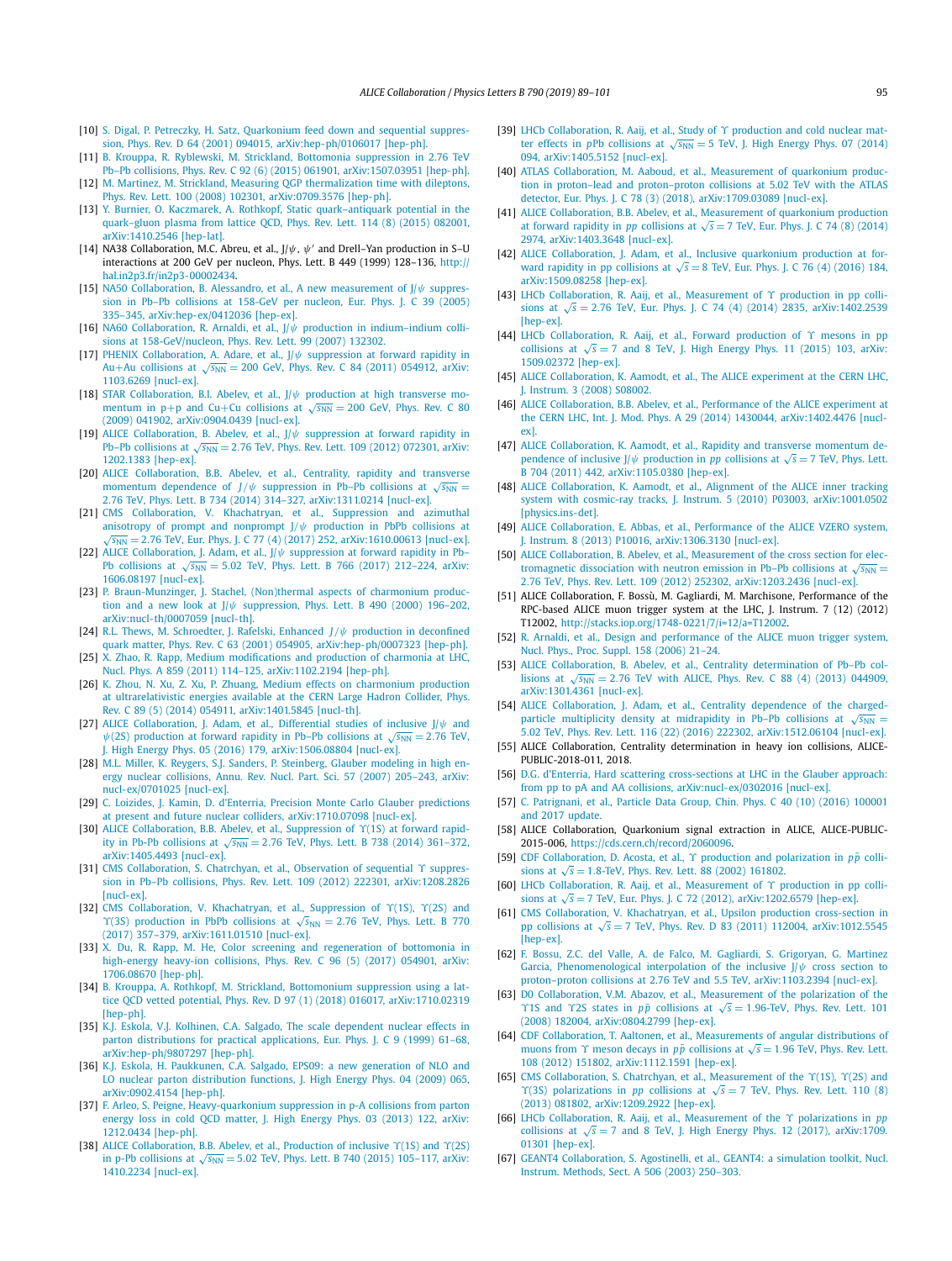- <span id="page-7-0"></span>[68] R. Brun, F. Bruyant, F. Carminati, S. Giani, M. Maire, A. McPherson, G. Patrick, L. Urban, GEANT: Detector Description and Simulation Tool; Oct 1994, CERN Program Library, CERN, Geneva, 1993, <http://cds.cern.ch/record/1082634>, Long Writeup W5013
- [69] ALICE and LHC Collaboration, Reference pp cross-sections for *ϒ*(1S) studies in proton-lead collisions at  $\sqrt{s_{NN}} = 5.02$  TeV and comparisons between ALICE and LHCb results, <http://cds.cern.ch/record/1748460>, ALICE-PUBLIC-2014-002, LHCb-CONF-2014-003.

#### **ALICE Collaboration**

S. Acharya <sup>[139](#page-11-0)</sup>, F.T. Acosta <sup>20</sup>, D. Adamová <sup>93</sup>, J. Adolfsson <sup>[80](#page-11-0)</sup>, M.M. Aggarwal <sup>98</sup>, G. Aglieri Rinella <sup>34</sup>, M. Agnello  $^{31}$ , N. Agrawal  $^{48}$ , Z. Ahammed  $^{139}$ , S.U. Ahn  $^{76}$ , S. Aiola  $^{144}$ , A. Akindinov  $^{64}$ , M. Al-Turany  $^{104}$ , S.N. Alam  $^{139}$ , D.S.D. Albuquerque  $^{121}$ , D. Aleksandrov  $^{87}$  $^{87}$  $^{87}$ , B. Alessandro  $^{58}$ , R. Alfaro Molina  $^{72}$ , Y. Ali  $^{15}$ , A. Alici [10](#page-10-0)*,*[53](#page-10-0)*,*[27,](#page-10-0) A. Alkin [2,](#page-10-0) J. Alme [22,](#page-10-0) T. Alt [69,](#page-10-0) L. Altenkamper [22](#page-10-0), I. Altsybeev [111,](#page-11-0) M.N. Anaam [6,](#page-10-0) C. Andrei <sup>47</sup>, D. Andreou <sup>34</sup>, H.A. Andrews <sup>108</sup>, A. Andronic <sup>[142](#page-11-0), 104</sup>, M. Angeletti <sup>34</sup>, V. Anguelov <sup>102</sup>, C. Anson <sup>16</sup>, T. Antičić <sup>105</sup>, F. Antinori <sup>[56](#page-10-0)</sup>, P. Antonioli <sup>53</sup>, R. Anwar <sup>125</sup>, N. Apadula <sup>79</sup>, L. Aphecetche <sup>113</sup>, H. Appelshäuser [69,](#page-10-0) S. Arcelli [27,](#page-10-0) R. Arnaldi [58,](#page-10-0) O.W. Arnold [103](#page-11-0)*,*[116,](#page-11-0) I.C. Arsene [21,](#page-10-0) M. Arslandok [102,](#page-11-0) B. Audurier [113,](#page-11-0) A. Augustinus [34,](#page-10-0) R. Averbeck [104,](#page-11-0) M.D. Azmi [17,](#page-10-0) A. Badalà [55,](#page-10-0) Y.W. Baek [60](#page-10-0)*,*[40,](#page-10-0) S. Bagnasco  $^{58}$ , R. Bailhache  $^{69}$ , R. Bala  $^{99}$ , A. Baldisseri  $^{135}$ , M. Ball  $^{42}$ , R.C. Baral  $^{85}$ , A.M. Barbano  $^{26}$ , R. Barbera $^{28}$ , F. Barile $^{52}$  $^{52}$  $^{52}$ , L. Barioglio $^{26}$ , G.G. Barnaföldi $^{143}$ , L.S. Barnby $^{92}$ , V. Barret $^{132}$ , P. Bartalini $^6$ , K. Barth  $^{34}$ , E. Bartsch  $^{69}$ , N. Bastid  $^{132}$ , S. Basu  $^{141}$ , G. Batigne  $^{113}$ , B. Batyunya  $^{75}$ , P.C. Batzing  $^{21}$ , J.L. Bazo Alba  $^{109}$ , I.G. Bearden  $^{88}$ , H. Beck  $^{102}$ , C. Bedda  $^{63}$ , N.K. Behera  $^{60}$ , I. Belikov  $^{134}$ , F. Bellini  $^{34}$ , H. Bello Martinez <sup>44</sup>, R. Bellwied <sup>125</sup>, L.G.E. Beltran <sup>119</sup>, V. Belyaev <sup>[91](#page-11-0)</sup>, G. Bencedi <sup>143</sup>, S. Beole <sup>26</sup>, A. Bercuci [47,](#page-10-0) Y. Berdnikov [96,](#page-11-0) D. Berenyi [143,](#page-11-0) R.A. Bertens [128,](#page-11-0) D. Berzano [34](#page-10-0)*,*[58](#page-10-0), L. Betev [34,](#page-10-0) P.P. Bhaduri [139,](#page-11-0) A. Bhasin <sup>99</sup>, I.R. Bhat <sup>99</sup>, H. Bhatt <sup>48</sup>, B. Bhattacharjee <sup>41</sup>, J. Bhom <sup>117</sup>, A. Bianchi <sup>26</sup>, L. Bianchi <sup>125</sup>, N. Bianchi <sup>51</sup>, J. Bielčík <sup>37</sup>, J. Bielčíková <sup>93</sup>, A. Bilandzic <sup>[116](#page-11-0),103</sup>, G. Biro <sup>[143](#page-11-0)</sup>, R. Biswas <sup>3</sup>, S. Biswas <sup>3</sup>, J.T. Blair <sup>118</sup>, D. Blau <sup>87</sup>, C. Blume <sup>69</sup>, G. Boca <sup>137</sup>, F. Bock <sup>34</sup>, A. Bogdanov <sup>91</sup>, L. Boldizsár <sup>143</sup>, M. Bombara <sup>38</sup>, G. Bonomi [138,](#page-11-0) M. Bonora [34,](#page-10-0) H. Borel [135,](#page-11-0) A. Borissov [18](#page-10-0)*,*[142,](#page-11-0) M. Borri [127,](#page-11-0) E. Botta [26,](#page-10-0) C. Bourjau [88,](#page-11-0) L. Bratrud <sup>69</sup>, P. Braun-Munzinger <sup>104</sup>, M. Bregant <sup>120</sup>, T.A. Broker <sup>69</sup>, M. Broz <sup>37</sup>, E.J. Brucken <sup>43</sup>, E. Bruna [58,](#page-10-0) G.E. Bruno [34](#page-10-0)*,*[33,](#page-10-0) D. Budnikov [106](#page-11-0), H. Buesching [69,](#page-10-0) S. Bufalino [31,](#page-10-0) P. Buhler [112,](#page-11-0) P. Buncic [34,](#page-10-0) O. Busch <sup>[131](#page-11-0),[i](#page-12-0)</sup>, Z. Buthelezi <sup>73</sup>, J.B. Butt <sup>15</sup>, J.T. Buxton <sup>95</sup>, J. Cabala <sup>115</sup>, D. Caffarri <sup>89</sup>, H. Caines <sup>144</sup>, A. Caliva  $^{104}$ , E. Calvo Villar  $^{109}$  $^{109}$  $^{109}$ , R.S. Camacho  $^{44}$ , P. Camerini  $^{25}$ , A.A. Capon  $^{112}$ , F. Carena  $^{34}$  $^{34}$  $^{34}$ , W. Carena  $^{34}$ , F. Carnesecchi <sup>[27](#page-10-0),10</sup>, J. Castillo Castellanos<sup>135</sup>, A.J. Castro<sup>128</sup>, E.A.R. Casula <sup>54</sup>, C. Ceballos Sanchez <sup>8</sup>, S. Chandra <sup>139</sup>, B. Chang <sup>126</sup>, W. Chang <sup>6</sup>, S. Chapeland <sup>[34](#page-10-0)</sup>, M. Chartier <sup>127</sup>, S. Chattopadhyay <sup>139</sup> S. Chattopadhyay <sup>107</sup>, A. Chauvin <sup>[103](#page-11-0), 116</sup>, C. Cheshkov <sup>133</sup>, B. Cheynis <sup>133</sup>, V. Chibante Barroso <sup>34</sup>, D.D. Chinellato <sup>121</sup>, S. Cho <sup>60</sup>, P. Chochula <sup>34</sup>, T. Chowdhury <sup>132</sup>, P. Christakoglou <sup>89</sup>, C.H. Christensen <sup>88</sup>, P. Christiansen [80,](#page-11-0) T. Chujo [131,](#page-11-0) S.U. Chung [18,](#page-10-0) C. Cicalo [54,](#page-10-0) L. Cifarelli [10](#page-10-0)*,*[27](#page-10-0), F. Cindolo [53,](#page-10-0) J. Cleymans [124,](#page-11-0) F. Colamaria [52,](#page-10-0) D. Colella [65](#page-10-0)*,*[34](#page-10-0)*,*[52](#page-10-0), A. Collu [79,](#page-11-0) M. Colocci [27,](#page-10-0) M. Concas [58](#page-10-0)*,*[ii,](#page-12-0) G. Conesa Balbastre [78,](#page-11-0) Z. Conesa del Valle  $^{61}$ , J.G. Contreras  $^{37}$ , T.M. Cormier  $^{94}$ , Y. Corrales Morales  $^{58}$ , P. Cortese  $^{32}$ , M.R. Cosentino  $^{122}$ , F. Costa  $^{34}$ , S. Costanza  $^{137}$ , J. Crkovská  $^{61}$ , P. Crochet  $^{132}$  $^{132}$  $^{132}$ , E. Cuautle  $^{70}$ , L. Cunqueiro [142](#page-11-0)*,*[94,](#page-11-0) T. Dahms [103](#page-11-0)*,*[116,](#page-11-0) A. Dainese [56,](#page-10-0) S. Dani [66,](#page-10-0) M.C. Danisch [102,](#page-11-0) A. Danu [68,](#page-10-0) D. Das [107,](#page-11-0) I. Das  $^{107}$ , S. Das  $^3$ , A. Dash  $^{85}$ , S. Dash  $^{48}$ , S. De  $^{49}$ , A. De Caro  $^{30}$ , G. de Cataldo  $^{52}$ , C. de Conti  $^{120}$ , J. de Cuveland [39,](#page-10-0) A. De Falco [24,](#page-10-0) D. De Gruttola [10](#page-10-0)*,*[30,](#page-10-0) N. De Marco [58,](#page-10-0) S. De Pasquale [30,](#page-10-0) R.D. De Souza [121,](#page-11-0) H.F. Degenhardt [120,](#page-11-0) A. Deisting [104](#page-11-0)*,*[102,](#page-11-0) A. Deloff [84,](#page-11-0) S. Delsanto [26,](#page-10-0) C. Deplano [89,](#page-11-0) P. Dhankher [48,](#page-10-0) D. Di Bari $^{33}$ , A. Di Mauro $^{34}$ , B. Di Ruzza $^{56}$  $^{56}$  $^{56}$ , R.A. Diaz $^8$ , T. Dietel $^{124}$ , P. Dillenseger $^{69}$ , Y. Ding $^6$ , R. Divià  $^{34}$  $^{34}$  $^{34}$ , Ø. Djuvsland  $^{22}$ , A. Dobrin  $^{34}$ , D. Domenicis Gimenez  $^{120}$  $^{120}$  $^{120}$ , B. Dönigus  $^{69}$ , O. Dordic  $^{21}$ , L.V.R. Doremalen <sup>63</sup>, A.K. Dubey <sup>139</sup>, A. Dubla <sup>104</sup>, L. Ducroux <sup>133</sup>, S. Dudi <sup>98</sup>, A.K. Duggal <sup>98</sup>, M. Dukhishyam  $^{85}$ , P. Dupieux  $^{132}$ , R.J. Ehlers  $^{144}$ , D. Elia  $^{52}$ , E. Endress  $^{109}$ , H. Engel  $^{74}$ , E. Epple  $^{144}$ , B. Erazmus  $^{113}$ , F. Erhardt  $^{97}$ , M.R. Ersdal  $^{22}$ , B. Espagnon  $^{61}$ , G. Eulisse  $^{34}$ , J. Eum  $^{18}$ , D. Evans  $^{108}$ , S. Evdokimov <sup>90</sup>, L. Fabbietti <sup>[103](#page-11-0),116</sup>, M. Faggin <sup>29</sup>, J. Faivre <sup>78</sup>, A. Fantoni <sup>51</sup>, M. Fasel <sup>94</sup>, L. Feldkamp <sup>142</sup>, A. Feliciello [58,](#page-10-0) G. Feofilov [111,](#page-11-0) A. Fernández Téllez [44,](#page-10-0) A. Ferretti [26,](#page-10-0) A. Festanti [29](#page-10-0)*,*[34,](#page-10-0) V.J.G. Feuillard [102](#page-11-0), J. Figiel  $^{117}$ , M.A.S. Figueredo  $^{120}$ , S. Filchagin  $^{106}$ , D. Finogeev  $^{62}$  $^{62}$  $^{62}$ , F.M. Fionda  $^{22}$  $^{22}$  $^{22}$ , G. Fiorenza  $^{52}$ , F. Flor  $^{125}$ , M. Floris  $^{34}$ , S. Foertsch  $^{73}$ , P. Foka  $^{104}$ , S. Fokin  $^{87}$ , E. Fragiacomo  $^{59}$ , A. Francescon  $^{34}$ , A. Francisco  $^{113}$ , U. Frankenfeld  $^{104}$ , G.G. Fronze  $^{26}$ , U. Fuchs  $^{34}$ , C. Furget  $^{78}$ , A. Furs  $^{62}$ , M. Fusco Girard  $^{30}$ , I.I. Gaardhøje  $^{88}$ ,

- [70] V. Cheung, R. Vogt, [Polarization](http://refhub.elsevier.com/S0370-2693(18)30997-3/bib436865756E673A323031376F7378s1) of prompt *J/ψ* and *ϒ*(1S) production in the color evaporation model, Phys. Rev. D 96 (5) (2017) 054014, [arXiv:1706.07686](http://refhub.elsevier.com/S0370-2693(18)30997-3/bib436865756E673A323031376F7378s1) [\[hep-ph\].](http://refhub.elsevier.com/S0370-2693(18)30997-3/bib436865756E673A323031376F7378s1)
- [71] M. Cacciari, M. Greco, P. Nason, The  $p_T$  spectrum in heavy flavor [hadroproduc](http://refhub.elsevier.com/S0370-2693(18)30997-3/bib43616363696172693A313939386974s1)tion, J. High Energy Phys. 05 (1998) 007, [arXiv:hep-ph/9803400 \[hep-ph\].](http://refhub.elsevier.com/S0370-2693(18)30997-3/bib43616363696172693A313939386974s1)
- [72] K. Zhou, N. Xu, P. Zhuang, *ϒ* [production](http://refhub.elsevier.com/S0370-2693(18)30997-3/bib5A686F753A32303134687761s1) in heavy ion collisions at LHC, Nucl. Phys. A 931 (2014) 654–658, [arXiv:1408.3900 \[hep-ph\].](http://refhub.elsevier.com/S0370-2693(18)30997-3/bib5A686F753A32303134687761s1)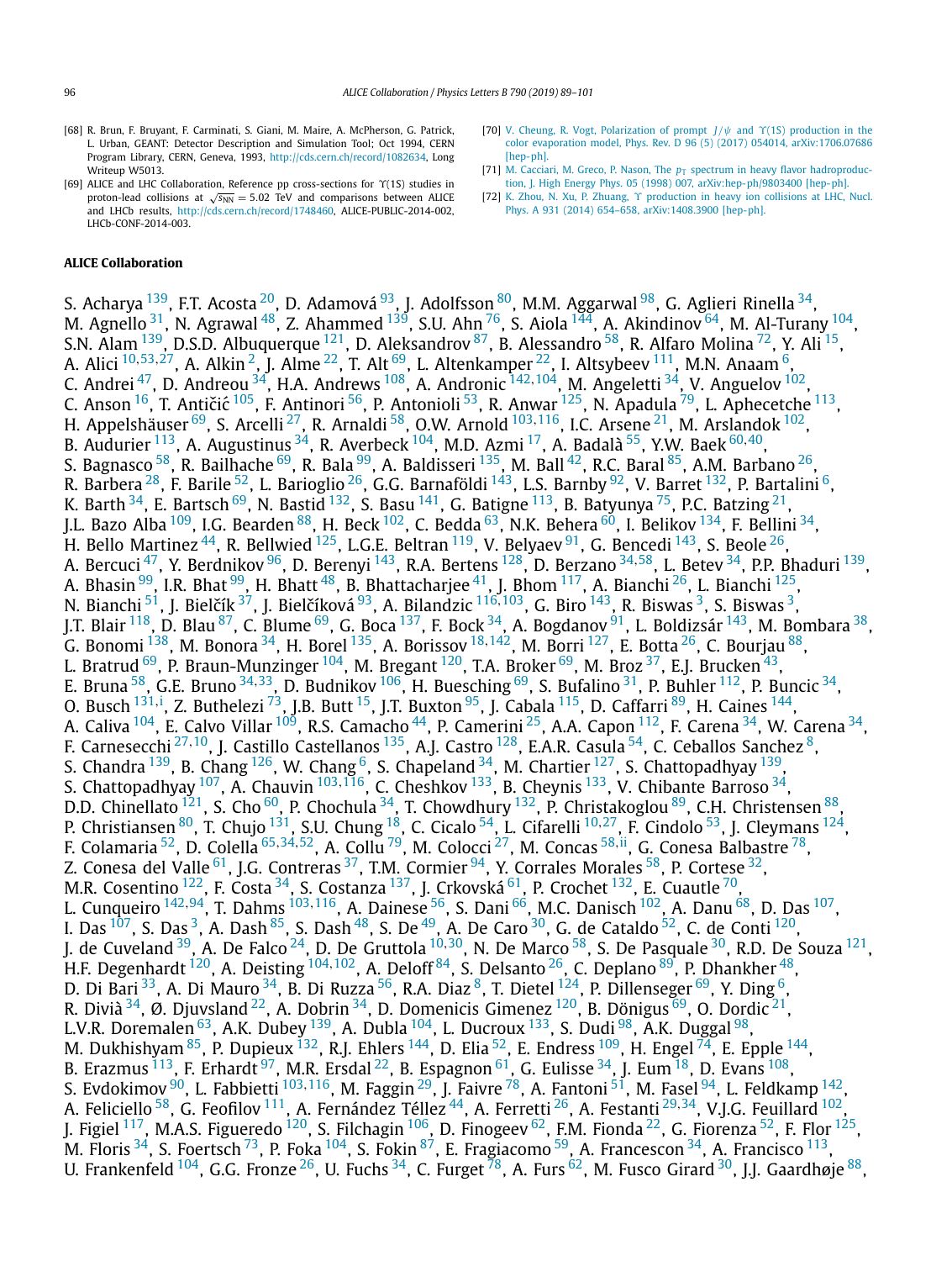M. Gagliardi <sup>26</sup>, A.M. Gago <sup>109</sup>, K. Gajdosova <sup>88</sup>, M. Gallio <sup>26</sup>, C.D. Galvan <sup>119</sup>, P. Ganoti <sup>83</sup>, C. Garabatos <sup>104</sup>, E. Garcia-Solis [11,](#page-10-0) K. Garg [28,](#page-10-0) C. Gargiulo [34,](#page-10-0) P. Gasik [116](#page-11-0)*,*[103,](#page-11-0) E.F. Gauger [118](#page-11-0), M.B. Gay Ducati [71](#page-11-0), M. Germain [113,](#page-11-0) J. Ghosh [107,](#page-11-0) P. Ghosh [139,](#page-11-0) S.K. Ghosh [3,](#page-10-0) P. Gianotti [51,](#page-10-0) P. Giubellino [104](#page-11-0)*,*[58,](#page-10-0) P. Giubilato [29,](#page-10-0) P. Glässel <sup>102</sup>, D.M. Goméz Coral <sup>72</sup>, A. Gomez Ramirez <sup>74</sup>, V. Gonzalez <sup>104</sup>, P. González-Zamora <sup>44</sup>, S. Gorbunov <sup>39</sup>, L. Görlich <sup>117</sup>, S. Gotovac <sup>35</sup>, V. Grabski <sup>[72](#page-11-0)</sup>, L.K. Graczykowski <sup>[140](#page-11-0)</sup>, K.L. Graham <sup>108</sup>, L. Greiner<sup>79</sup>, A. Grelli<sup>63</sup>, C. Grigoras<sup>34</sup>, V. Grigoriev<sup>9[1](#page-10-0)</sup>, A. Grigoryan<sup>1</sup>, S. Grigoryan<sup>75</sup>, J.M. Gronefeld <sup>104</sup>, F. Grosa [31,](#page-10-0) J.F. Grosse-Oetringhaus [34,](#page-10-0) R. Grosso [104,](#page-11-0) R. Guernane [78,](#page-11-0) B. Guerzoni [27,](#page-10-0) M. Guittiere [113,](#page-11-0) K. Gulbrandsen <sup>88</sup>, T. Gunji <sup>130</sup>, A. Gupta <sup>99</sup>, R. Gupta <sup>99</sup>, I.B. Guzman <sup>44</sup>, R. Haake <sup>34</sup>, M.K. Habib <sup>104</sup>, C. Hadjidakis <sup>61</sup>, H. Hamagaki <sup>81</sup>, G. Hamar <sup>143</sup>, M. Hamid <sup>6</sup>, J.C. Hamon <sup>134</sup>, R. Hannigan <sup>118</sup>, M.R. Haque [63,](#page-10-0) J.W. Harris [144,](#page-11-0) A. Harton [11,](#page-10-0) H. Hassan [78,](#page-11-0) D. Hatzifotiadou [53](#page-10-0)*,*[10,](#page-10-0) S. Hayashi [130,](#page-11-0) S.T. Heckel  $^{69}$ , E. Hellbär  $^{69}$ , H. Helstrup  $^{36}$ , A. Herghelegiu  $^{47}$  $^{47}$  $^{47}$ , E.G. Hernandez  $^{44}$ , G. Herrera Corral  $^{9}$ , F. Herrmann  $^{142}$ , K.F. Hetland  $^{36}$ , T.E. Hilden  $^{43}$ , H. Hillemanns  $^{34}$ , C. Hills  $^{127}$  $^{127}$  $^{127}$ , B. Hippolyte  $^{134}$ , B. Hohlweger <sup>103</sup>, D. Horak <sup>37</sup>, S. Hornung <sup>104</sup>, R. Hosokawa <sup>[131](#page-11-0),78</sup>, J. Hota <sup>66</sup>, P. Hristov <sup>34</sup>, C. Huang <sup>61</sup>, C. Hughes  $^{128}$ , P. Huhn  $^{69}$ , T.J. Humanic  $^{95}$ , H. Hushnud  $^{107}$ , N. Hussain  $^{41}$ , T. Hussain  $^{17}$ , D. Hutter  $^{39}$ , D.S. Hwang <sup>19</sup>, J.P. Iddon <sup>127</sup>, S.A. Iga Buitron <sup>70</sup>, R. Ilkaev <sup>106</sup>, M. Inaba <sup>131</sup>, M. Ippolitov <sup>87</sup>, M.S. Islam <sup>107</sup>, M. Ivanov  $^{104}$ , V. Ivanov  $^{96}$ , V. Izucheev  $^{90}$ , B. Jacak  $^{79}$ , N. Jacazio  $^{27}$ , P.M. Jacobs  $^{79}$ , M.B. Jadhav  $^{48}$ , S. Jadlovska [115,](#page-11-0) J. Jadlovsky [115,](#page-11-0) S. Jaelani [63,](#page-10-0) C. Jahnke [120](#page-11-0)*,*[116,](#page-11-0) M.J. Jakubowska [140,](#page-11-0) M.A. Janik [140,](#page-11-0) C. Jena  $^{85}$ , M. Jercic  $^{97}$ , O. Jevons  $^{108}$  $^{108}$  $^{108}$ , R.T. Jimenez Bustamante  $^{104}$  $^{104}$  $^{104}$ , M. Jin  $^{125}$ , P.G. Jones  $^{108}$ , A. Jusko  $^{108}$ , P. Kalinak <sup>65</sup>, A. Kalweit <sup>34</sup>, J.H. Kang <sup>145</sup>, V. Kaplin <sup>91</sup>, S. Kar <sup>6</sup>, A. Karasu Uysal <sup>77</sup>, O. Karavichev <sup>62</sup>, T. Karavicheva  $^{62}$ , P. Karczmarczyk  $^{34}$ , E. Karpechev  $^{62}$ , U. Kebschull  $^{74}$ , R. Keidel  $^{46}$ , D.L.D. Keijdener  $^{63}$ , M. Keil $^{34}$ , B. Ketzer $^{42}$ , Z. Khabanova $^{89}$ , A.M. Khan $^6$ , S. Khan $^{17}$ , S.A. Khan $^{139}$ , A. Khanzadeev $^{96}$ , Y. Kharlov  $^{90}$ , A. Khatun  $^{17}$ , A. Khuntia  $^{49}$  $^{49}$  $^{49}$ , M.M. Kielbowicz  $^{117}$ , B. Kileng  $^{36}$  $^{36}$  $^{36}$ , B. Kim  $^{131}$ , D. Kim  $^{145}$ , D.J. Kim [126,](#page-11-0) E.J. Kim [13,](#page-10-0) H. Kim [145](#page-11-0), J.S. Kim [40,](#page-10-0) J. Kim [102,](#page-11-0) M. Kim [102](#page-11-0)*,*[60,](#page-10-0) S. Kim [19,](#page-10-0) T. Kim [145,](#page-11-0) T. Kim [145,](#page-11-0) S. Kirsch [39,](#page-10-0) I. Kisel [39,](#page-10-0) S. Kiselev [64,](#page-10-0) A. Kisiel [140](#page-11-0), J.L. Klay [5,](#page-10-0) C. Klein [69,](#page-10-0) J. Klein [34](#page-10-0)*,*[58,](#page-10-0) C. Klein-Bösing [142](#page-11-0), S. Klewin  $^{102}$ , A. Kluge  $^{34}$ , M.L. Knichel  $^{34}$ , A.G. Knospe  $^{125}$ , C. Kobdaj  $^{114}$ , M. Kofarago  $^{143}$ , M.K. Köhler  $^{102}$ , T. Kollegger <sup>[104](#page-11-0)</sup>, N. Kondratyeva <sup>91</sup>, E. Kondratyuk <sup>[90](#page-11-0)</sup>, A. Konevskikh <sup>62</sup>, M. Konyushikhin <sup>141</sup>, O. Kovalenko  $^{84}$ , V. Kovalenko  $^{111}$ , M. Kowalski  $^{117}$ , I. Králik  $^{65}$ , A. Kravčáková  $^{38}$ , L. Kreis  $^{104},$  $^{104},$  $^{104},$ M. Krivda <sup>[65](#page-10-0),108</sup>, F. Krizek <sup>[93](#page-11-0)</sup>, M. Krüger <sup>69</sup>, E. Kryshen <sup>96</sup>, M. Krzewicki <sup>[39](#page-10-0)</sup>, A.M. Kubera <sup>95</sup>, V. Kučera <sup>[60](#page-10-0),93</sup>, C. Kuhn <sup>134</sup>, P.G. Kuijer <sup>89</sup>, J. Kumar <sup>48</sup>, L. Kumar <sup>98</sup>, S. Kumar <sup>48</sup>, S. Kundu <sup>85</sup>, P. Kurashvili <sup>84</sup>, A. Kurepin <sup>[62](#page-10-0)</sup>, A.B. Kurepin <sup>62</sup>, A. Kuryakin <sup>[106](#page-11-0)</sup>, S. Kushpil <sup>93</sup>, J. Kvapil <sup>108</sup>, M.J. Kweon <sup>[60](#page-10-0)</sup>, Y. Kwon <sup>145</sup>, S.L. La Pointe <sup>39</sup>, P. La Rocca  $^{28}$  $^{28}$  $^{28}$ , Y.S. Lai  $^{79}$ , I. Lakomov  $^{34}$ , R. Langoy  $^{123}$ , K. Lapidus  $^{144}$ , A. Lardeux  $^{21}$ , P. Larionov  $^{51}$ , E. Laudi  $^{34}$  $^{34}$  $^{34}$ , R. Lavicka  $^{37}$ , R. Lea  $^{25}$ , L. Leardini  $^{102}$ , S. Lee  $^{145}$ , F. Lehas  $^{89}$ , S. Lehner  $^{112}$  $^{112}$  $^{112}$ , J. Lehrbach  $^{39}$ , R.C. Lemmon  $^{92}$ , I. León Monzón  $^{119}$  $^{119}$  $^{119}$ , P. Lévai  $^{143}$ , X. Li  $^{12}$ , X.L. Li  $^6$ , J. Lien  $^{123}$ , R. Lietava  $^{108}$  $^{108}$  $^{108}$ , B. Lim  $^{18}$ , S. Lindal $^{21}$ , V. Lindenstruth $^{39}$ , S.W. Lindsay  $^{127}$ , C. Lippmann  $^{104}$ , M.A. Lisa $^{95}$ , V. Litichevskyi $^{43}$ , A. Liu $^{79}$ , H.M. Ljunggren [80,](#page-11-0) W.J. Llope [141,](#page-11-0) D.F. Lodato [63](#page-10-0), V. Loginov [91,](#page-11-0) C. Loizides [94](#page-11-0)*,*[79,](#page-11-0) P. Loncar [35,](#page-10-0) X. Lopez [132,](#page-11-0) E. López Torres <sup>8</sup>, A. Lowe <sup>143</sup>, P. Luettig <sup>69</sup>, J.R. Luhder <sup>142</sup>, M. Lunardon <sup>29</sup>, G. Luparello <sup>59</sup>, M. Lupi <sup>34</sup>, A. Maevskaya  $^{62}$  $^{62}$  $^{62}$ , M. Mager  $^{34}$ , S.M. Mahmood  $^{21}$ , A. Maire  $^{134}$ , R.D. Majka  $^{144}$ , M. Malaev  $^{96}$ , Q.W. Malik  $^{21}$ , L. Malinina [75](#page-11-0)*,*[iii,](#page-12-0) D. Mal'Kevich [64,](#page-10-0) P. Malzacher [104,](#page-11-0) A. Mamonov [106](#page-11-0), V. Manko [87,](#page-11-0) F. Manso [132](#page-11-0), V. Manzari [52,](#page-10-0) Y. Mao [6,](#page-10-0) M. Marchisone [129](#page-11-0)*,*[73](#page-11-0)*,*[133](#page-11-0), J. Mareš [67,](#page-10-0) G.V. Margagliotti [25,](#page-10-0) A. Margotti [53](#page-10-0), J. Margutti  $^{63}$ , A. Marín  $^{104}$  $^{104}$  $^{104}$ , C. Markert  $^{118}$ , M. Marquard  $^{69}$ , N.A. Martin  $^{104}$ , P. Martinengo  $^{34}$ , J.L. Martinez <sup>125</sup>, M.I. Martínez <sup>44</sup>, G. Martínez García <sup>113</sup>, M. Martinez Pedreira <sup>34</sup>, S. Masciocchi <sup>104</sup>, M. Masera [26,](#page-10-0) A. Masoni [54,](#page-10-0) L. Massacrier [61,](#page-10-0) E. Masson [113,](#page-11-0) A. Mastroserio [52](#page-10-0)*,*[136,](#page-11-0) A.M. Mathis [116](#page-11-0)*,*[103,](#page-11-0) P.F.T. Matuoka [120](#page-11-0), A. Matyja [117](#page-11-0)*,*[128,](#page-11-0) C. Mayer [117,](#page-11-0) M. Mazzilli [33,](#page-10-0) M.A. Mazzoni [57](#page-10-0), F. Meddi [23,](#page-10-0) Y. Melikyan <sup>91</sup>, A. Menchaca-Rocha <sup>72</sup>, E. Meninno <sup>30</sup>, J. Mercado Pérez <sup>102</sup>, M. Meres <sup>14</sup>, C.S. Meza <sup>109</sup>, S. Mhlanga [124,](#page-11-0) Y. Miake [131,](#page-11-0) L. Micheletti [26](#page-10-0), M.M. Mieskolainen [43,](#page-10-0) D.L. Mihaylov [103,](#page-11-0) K. Mikhaylov [64](#page-10-0)*,*[75,](#page-11-0) A. Mischke  $^{63}$ , A.N. Mishra  $^{70}$ , D. Miśkowiec  $^{104}$ , J. Mitra  $^{139}$ , C.M. Mitu  $^{68}$ , N. Mohammadi  $^{34},$ A.P. Mohanty <sup>[63](#page-10-0)</sup>, B. Mohanty <sup>85</sup>, M. Mohisin Khan <sup>[17](#page-10-0),[iv](#page-12-0)</sup>, D.A. Moreira De Godoy <sup>142</sup>, L.A.P. Moreno <sup>44</sup>, S. Moretto <sup>29</sup>, A. Morreale <sup>113</sup>, A. Morsch <sup>34</sup>, V. Muccifora <sup>51</sup>, E. Mudnic <sup>35</sup>, D. Mühlheim <sup>142</sup>, S. Muhuri <sup>139</sup>, M. Mukherjee<sup>3</sup>, J.D. Mulligan<sup>[144](#page-11-0)</sup>, M.G. Munhoz<sup>120</sup>, K. Münning<sup>42</sup>, M.I.A. Munoz<sup>79</sup>, R.H. Munzer<sup>69</sup>, H. Murakami  $^{130}$ , S. Murray  $^{73}$  $^{73}$  $^{73}$ , L. Musa  $^{34}$ , J. Musinsky  $^{65}$ , C.J. Myers  $^{125}$ , J.W. Myrcha  $^{140}$ , B. Naik  $^{48},$ R. Nair [84,](#page-11-0) B.K. Nandi [48,](#page-10-0) R. Nania [53](#page-10-0)*,*[10,](#page-10-0) E. Nappi [52,](#page-10-0) A. Narayan [48,](#page-10-0) M.U. Naru [15,](#page-10-0) A.F. Nassirpour [80](#page-11-0), H. Natal da Luz  $^{120}$  $^{120}$  $^{120}$ , C. Nattrass  $^{128}$ , S.R. Navarro  $^{44}$ , K. Nayak  $^{85}$ , R. Nayak  $^{48}$ , T.K. Nayak  $^{139}$ ,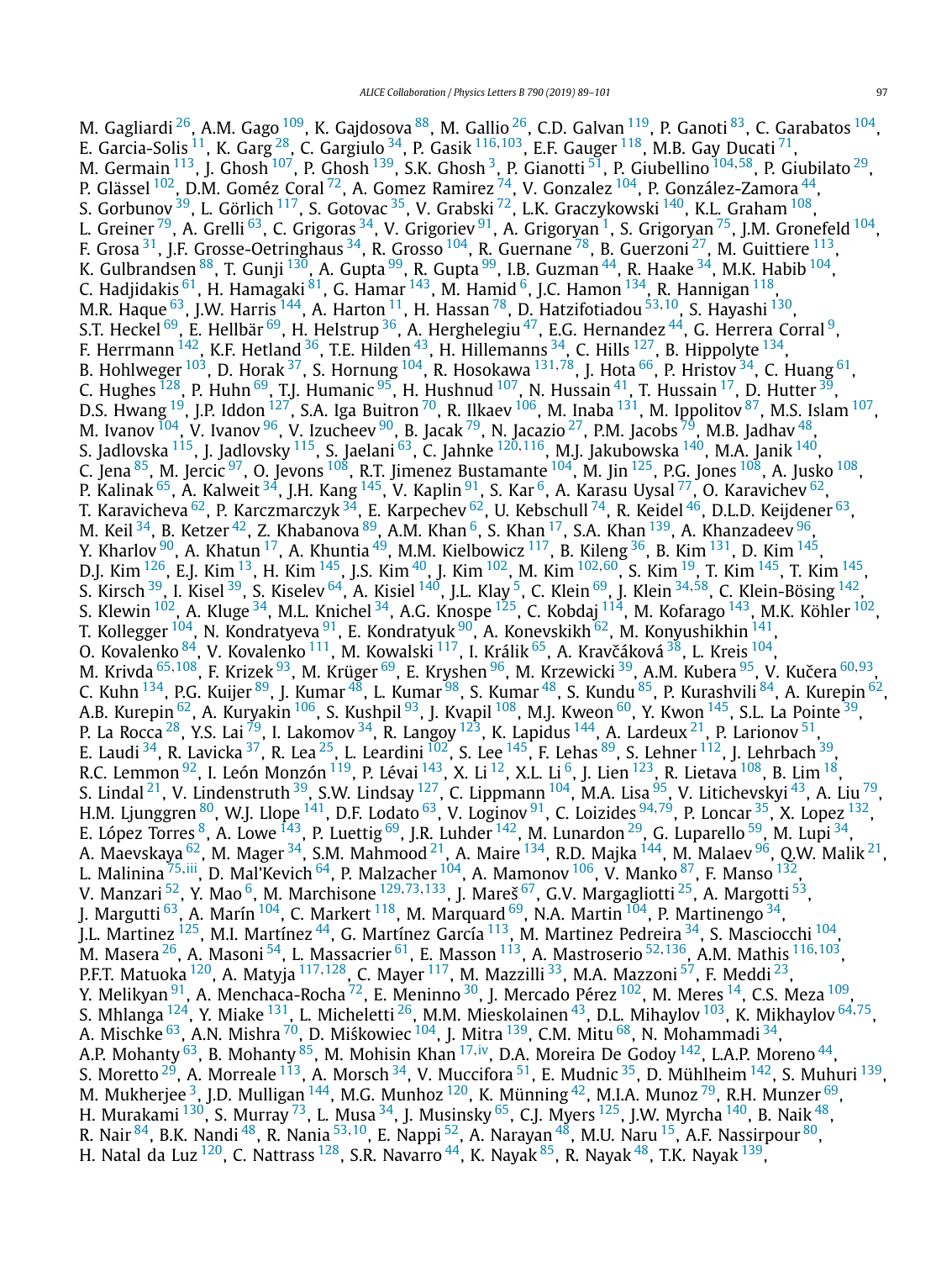S. Nazarenko [106,](#page-11-0) R.A. Negrao De Oliveira [69](#page-10-0)*,*[34,](#page-10-0) L. Nellen [70,](#page-11-0) S.V. Nesbo [36](#page-10-0), G. Neskovic [39,](#page-10-0) F. Ng [125,](#page-11-0) M. Nicassio [104,](#page-11-0) J. Niedziela [140](#page-11-0)*,*[34,](#page-10-0) B.S. Nielsen [88,](#page-11-0) S. Nikolaev [87](#page-11-0), S. Nikulin [87,](#page-11-0) V. Nikulin [96,](#page-11-0) F. Noferini [10](#page-10-0)*,*[53,](#page-10-0) P. Nomokonov [75,](#page-11-0) G. Nooren [63,](#page-10-0) J.C.C. Noris [44,](#page-10-0) J. Norman [78](#page-11-0), A. Nyanin [87,](#page-11-0) J. Nystrand [22,](#page-10-0) H. Oh  $^{145}$ , A. Ohlson  $^{102}$ , J. Oleniacz  $^{140}$ , A.C. Oliveira Da Silva  $^{120}$ , M.H. Oliver  $^{144}$  $^{144}$  $^{144}$ , J. Onderwaater  $^{104}$  $^{104}$  $^{104}$ , C. Oppedisano <sup>[58](#page-10-0)</sup>, R. Orava <sup>43</sup>, M. Oravec <sup>115</sup>, A. Ortiz Velasquez <sup>70</sup>, A. Oskarsson <sup>80</sup>, J. Otwinowski <sup>117</sup>, K. Oyama $^{81}$ , Y. Pachmayer  $^{102}$ , V. Pacik $^{88}$ , D. Pagano  $^{138}$ , G. Paić  $^{70}$ , P. Palni  $^6$ , J. Pan  $^{141}$ , A.K. Pandey  $^{48}$ , S. Panebianco  $^{135}$ , V. Papikyan <sup>1</sup>, P. Pareek  $^{49}$ , J. Park  $^{60}$ , J.E. Parkkila  $^{126}$ , S. Parmar  $^{98}$  $^{98}$  $^{98}$ , A. Passfeld  $^{142}$ , S.P. Pathak  $^{125}$ , R.N. Patra  $^{139}$ , B. Paul  $^{58}$ , H. Pei  $^6$ , T. Peitzmann  $^{63}$ , X. Peng  $^6$ , L.G. Pereira  $^{71}$  $^{71}$  $^{71}$ , H. Pereira Da Costa $^{135}$ , D. Peresunko $^{87}$ , E. Perez Lezama $^{69}$  $^{69}$  $^{69}$ , V. Peskov $^{69}$ , Y. Pestov $^4$ , V. Petráček $^{37},$ M. Petrovici  $^{47}$  $^{47}$  $^{47}$ , C. Petta  $^{28}$ , R.P. Pezzi  $^{71}$ , S. Piano  $^{59}$ , M. Pikna  $^{14}$ , P. Pillot  $^{113}$  $^{113}$  $^{113}$ , L.O.D.L. Pimentel  $^{88}$ , O. Pinazza <sup>[53](#page-10-0),34</sup>, L. Pinsky <sup>125</sup>, S. Pisano <sup>51</sup>, D.B. Piyarathna <sup>125</sup>, M. Płoskoń <sup>[79](#page-11-0)</sup>, M. Planinic <sup>[97](#page-11-0)</sup>, F. Pliquett <sup>69</sup>, J. Pluta <sup>140</sup>, S. Pochybova <sup>143</sup>, P.L.M. Podesta-Lerma <sup>119</sup>, M.G. Poghosyan <sup>94</sup>, B. Polichtchouk <sup>90</sup>, N. Poljak <sup>97</sup>, W. Poonsawat  $^{114}$ , A. Pop $^{47}$ , H. Poppenborg  $^{142}$ , S. Porteboeuf-Houssais  $^{132}$ , V. Pozdniakov  $^{75},$ S.K. Prasad <sup>3</sup>, R. Preghenella  $^{53}$ , F. Prino  $^{58}$  $^{58}$  $^{58}$ , C.A. Pruneau  $^{141}$ , I. Pshenichnov  $^{62}$ , M. Puccio  $^{26}$ , V. Punin  $^{106}$ , J. Putschke <sup>141</sup>, S. Raha <sup>3</sup>, S. Rajput <sup>[99](#page-11-0)</sup>, J. Rak <sup>126</sup>, A. Rakotozafindrabe <sup>135</sup>, L. Ramello <sup>32</sup>, F. Rami <sup>134</sup>, R. Raniwala  $^{100}$ , S. Raniwala  $^{100}$ , S.S. Räsänen $^{43}$ , B.T. Rascanu  $^{69}$ , V. Ratza $^{42}$ , I. Ravasenga  $^{31}$  $^{31}$  $^{31}$ , K.F. Read [128](#page-11-0)*,*[94,](#page-11-0) K. Redlich [84](#page-11-0)*,*[v,](#page-12-0) A. Rehman [22,](#page-10-0) P. Reichelt [69,](#page-10-0) F. Reidt [34](#page-10-0), X. Ren [6](#page-10-0), R. Renfordt [69](#page-10-0), A. Reshetin [62,](#page-10-0) J.-P. Revol [10,](#page-10-0) K. Reygers [102,](#page-11-0) V. Riabov [96,](#page-11-0) T. Richert [63](#page-10-0)*,*[80,](#page-11-0) M. Richter [21,](#page-10-0) P. Riedler [34,](#page-10-0) W. Riegler  $^{34}$ , F. Riggi  $^{28}$ , C. Ristea  $^{68}$ , S.P. Rode  $^{49}$  $^{49}$  $^{49}$ , M. Rodríguez Cahuantzi  $^{44}$ , K. Røed  $^{21}$ , R. Rogalev  $^{90}$ , E. Rogochaya  $^{75}$ , D. Rohr $^{34}$ , D. Röhrich  $^{22}$ , P.S. Rokita  $^{140}$ , F. Ronchetti  $^{51}$ , E.D. Rosas  $^{70}$ , K. Roslon  $^{140}$ , P. Rosnet  $^{132}$ , A. Rossi  $^{29}$ , A. Rotondi  $^{137}$ , F. Roukoutakis  $^{83}$ , C. Roy  $^{134}$ , P. Roy  $^{107}$ , O.V. Rueda  $^{70}$ , R. Rui  $^{25}$  $^{25}$  $^{25}$ , B. Rumyantsev <sup>75</sup>, A. Rustamov <sup>[86](#page-11-0)</sup>, E. Ryabinkin <sup>[87](#page-11-0)</sup>, Y. Ryabov <sup>96</sup>, A. Rybicki <sup>[117](#page-11-0)</sup>, S. Saarinen <sup>43</sup>, S. Sadhu <sup>[139](#page-11-0)</sup>, S. Sadovsky <sup>90</sup>, K. Šafařík <sup>34</sup>, S.K. Saha <sup>139</sup>, B. Sahoo <sup>48</sup>, P. Sahoo <sup>49</sup>, R. Sahoo <sup>49</sup>, S. Sahoo <sup>66</sup>, P.K. Sahu <sup>66</sup>, J. Saini [139,](#page-11-0) S. Sakai [131,](#page-11-0) M.A. Saleh [141,](#page-11-0) S. Sambyal [99,](#page-11-0) V. Samsonov [96](#page-11-0)*,*[91,](#page-11-0) A. Sandoval [72,](#page-11-0) A. Sarkar [73,](#page-11-0) D. Sarkar <sup>139</sup>, N. Sarkar <sup>139</sup>, P. Sarma <sup>41</sup>, M.H.P. Sas <sup>63</sup>, E. Scapparone <sup>53</sup>, F. Scarlassara <sup>29</sup>, B. Schaefer <sup>94</sup>, H.S. Scheid <sup>69</sup>, C. Schiaua <sup>47</sup>, R. Schicker <sup>102</sup>, C. Schmidt <sup>104</sup>, H.R. Schmidt <sup>101</sup>, M.O. Schmidt <sup>102</sup>, M. Schmidt [101,](#page-11-0) N.V. Schmidt [94](#page-11-0)*,*[69,](#page-10-0) J. Schukraft [34,](#page-10-0) Y. Schutz [34](#page-10-0)*,*[134,](#page-11-0) K. Schwarz [104,](#page-11-0) K. Schweda [104,](#page-11-0) G. Scioli <sup>27</sup>, E. Scomparin <sup>58</sup>, M. Šefčík <sup>38</sup>, J.E. Seger <sup>16</sup>, Y. Sekiguchi <sup>130</sup>, D. Sekihata <sup>45</sup>, I. Selyuzhenkov [104](#page-11-0)*,*[91,](#page-11-0) K. Senosi [73,](#page-11-0) S. Senyukov [134,](#page-11-0) E. Serradilla [72,](#page-11-0) P. Sett [48,](#page-10-0) A. Sevcenco [68,](#page-10-0) A. Shabanov  $^{62}$ , A. Shabetai  $^{113}$ , R. Shahoyan  $^{34}$ , W. Shaikh  $^{107}$ , A. Shangaraev  $^{90}$ , A. Sharma  $^{98},$ A. Sharma <sup>[99](#page-11-0)</sup>, M. Sharma <sup>99</sup>, N. Sharma <sup>98</sup>, A.I. Sheikh <sup>139</sup>, K. Shigaki <sup>45</sup>, M. Shimomura <sup>82</sup>, S. Shirinkin <sup>64</sup>, Q. Shou [6](#page-10-0)*,*[110,](#page-11-0) K. Shtejer [26,](#page-10-0) Y. Sibiriak [87,](#page-11-0) S. Siddhanta [54,](#page-10-0) K.M. Sielewicz [34,](#page-10-0) T. Siemiarczuk [84,](#page-11-0) D. Silvermyr [80,](#page-11-0) G. Simatovic [89,](#page-11-0) G. Simonetti [34](#page-10-0)*,*[103,](#page-11-0) R. Singaraju [139,](#page-11-0) R. Singh [85,](#page-11-0) R. Singh [99,](#page-11-0) V. Singhal [139,](#page-11-0) T. Sinha  $^{107}$ , B. Sitar  $^{14}$ , M. Sitta  $^{32}$  $^{32}$  $^{32}$ , T.B. Skaali  $^{21}$ , M. Slupecki  $^{126}$  $^{126}$  $^{126}$ , N. Smirnov  $^{144}$ , R.J.M. Snellings  $^{63}$ , T.W. Snellman  $^{126}$  $^{126}$  $^{126}$ , J. Song  $^{18}$ , F. Soramel  $^{29}$ , S. Sorensen  $^{128}$  $^{128}$  $^{128}$ , F. Sozzi  $^{104}$  $^{104}$  $^{104}$ , I. Sputowska  $^{117}$  $^{117}$  $^{117}$ , J. Stachel  $^{102}$ , I. Stan  $^{68}$ , P. Stankus  $^{94}$ , E. Stenlund  $^{80}$ , D. Stocco  $^{113}$ , M.M. Storetvedt  $^{36}$ , P. Strmen  $^{14}$ , A.A.P. Suaide  $^{120}$  $^{120}$  $^{120}$ , T. Sugitate [45,](#page-10-0) C. Suire [61,](#page-10-0) M. Suleymanov [15,](#page-10-0) M. Suljic [34](#page-10-0)*,*[25,](#page-10-0) R. Sultanov [64](#page-10-0), M. Šumbera [93,](#page-11-0) S. Sumowidagdo <sup>50</sup>, K. Suzuki <sup>112</sup>, S. Swain <sup>66</sup>, A. Szabo <sup>14</sup>, I. Szarka <sup>14</sup>, U. Tabassam <sup>15</sup>, J. Takahashi <sup>121</sup>, G.J. Tambave  $^{22}$  $^{22}$  $^{22}$ , N. Tanaka  $^{131}$ , M. Tarhini  $^{113}$ , M. Tariq  $^{17}$ , M.G. Tarzila  $^{47}$ , A. Tauro  $^{34}$ , G. Tejeda Muñoz  $^{44}$ , A. Telesca  $^{34}$ , C. Terrevoli  $^{29}$ , B. Teyssier  $^{133}$ , D. Thakur  $^{49}$ , S. Thakur  $^{139}$ , D. Thomas  $^{118}$ , F. Thoresen  $^{88},$ R. Tieulent <sup>133</sup>, A. Tikhonov <sup>62</sup>, A.R. Timmins <sup>125</sup>, A. Toia <sup>69</sup>, N. Topilskaya <sup>62</sup>, M. Toppi <sup>51</sup>, S.R. Torres <sup>[119](#page-11-0)</sup>, S. Tripathy  $^{49}$ , S. Trogolo  $^{26}$ , G. Trombetta  $^{33}$ , L. Tropp  $^{38}$  $^{38}$  $^{38}$ , V. Trubnikov  $^2$ , W.H. Trzaska  $^{126}$ , T.P. Trzcinski  $^{140}$ , B.A. Trzeciak  $^{63}$ , T. Tsuji  $^{130}$ , A. Tumkin  $^{106}$ , R. Turrisi  $^{56}$ , T.S. Tveter  $^{21}$ , K. Ullaland  $^{22}$ , E.N. Umaka  $^{125}$ , A. Uras  $^{133}$ , G.L. Usai  $^{24}$ , A. Utrobicic  $^{97}$ , M. Vala  $^{115}$ , J.W. Van Hoorne  $^{34}$ , M. van Leeuwen  $^{63},$ P. Vande Vyvre <sup>34</sup>, D. Varga <sup>[143](#page-11-0)</sup>, A. Vargas <sup>44</sup>, M. Vargyas <sup>126</sup>, R. Varma <sup>48</sup>, M. Vasileiou <sup>[83](#page-11-0)</sup>, A. Vasiliev <sup>87</sup>, A. Vauthier [78](#page-11-0), O. Vázquez Doce [103](#page-11-0)*,*[116,](#page-11-0) V. Vechernin [111,](#page-11-0) A.M. Veen [63,](#page-10-0) E. Vercellin [26,](#page-10-0) S. Vergara Limón $^{44}$ , L. Vermunt $^{63}$ , R. Vernet  $^7$ , R. Vértesi  $^{143}$  $^{143}$  $^{143}$ , L. Vickovic  $^{35}$ , J. Viinikainen  $^{126},$ Z. Vilakazi <sup>[129](#page-11-0)</sup>, O. Villalobos Baillie <sup>108</sup>, A. Villatoro Tello <sup>44</sup>, A. Vinogradov <sup>87</sup>, T. Virgili <sup>30</sup>, V. Vislavicius <sup>[88](#page-11-0),80</sup>, A. Vodopyanov <sup>75</sup>, M.A. Völkl <sup>[101](#page-11-0)</sup>, K. Voloshin <sup>[64](#page-10-0)</sup>, S.A. Voloshin <sup>141</sup>, G. Volpe <sup>33</sup>, B. von Haller [34,](#page-10-0) I. Vorobyev [116](#page-11-0)*,*[103,](#page-11-0) D. Voscek [115,](#page-11-0) D. Vranic [104](#page-11-0)*,*[34,](#page-10-0) J. Vrláková [38,](#page-10-0) B. Wagner [22,](#page-10-0) H. Wang  $^{63}$ , M. Wang  $^6$ , Y. Watanabe  $^{131}$ , M. Weber  $^{112}$ , S.G. Weber  $^{104}$ , A. Wegrzynek  $^{34}$ , D.F. Weiser  $^{102}$  $^{102}$  $^{102}$ , S.C. Wenzel  $^{34}$ , J.P. Wessels  $^{142}$ , U. Westerhoff  $^{142}$ , A.M. Whitehead  $^{124}$ , J. Wiechula  $^{69}$ , J. Wikne  $^{21}$ ,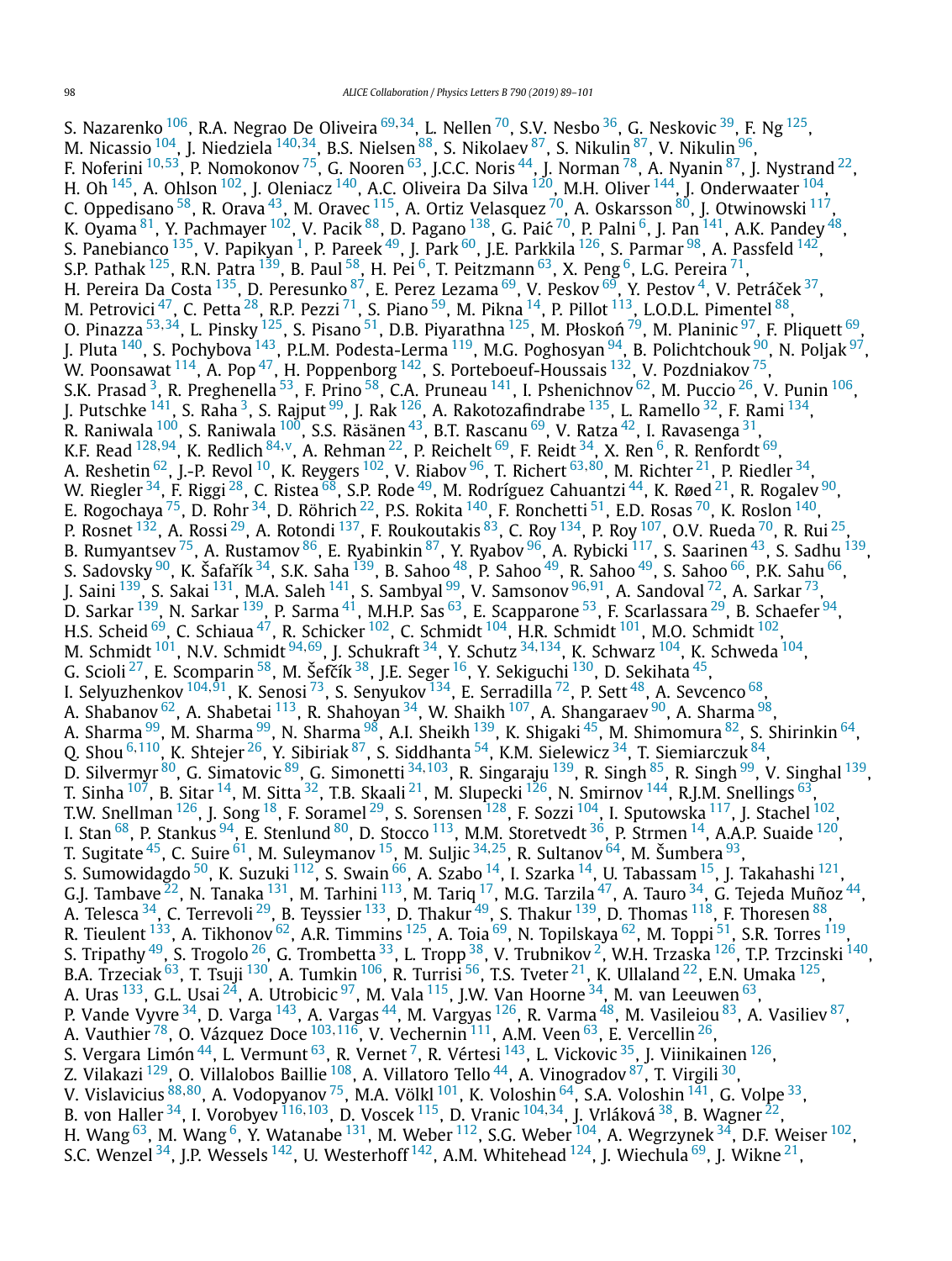<span id="page-10-0"></span>G. Wilk [84,](#page-11-0) J. Wilkinson 53, G.A. Willems [142](#page-11-0)*,*34, M.C.S. Williams 53, E. Willsher [108,](#page-11-0) B. Windelband [102,](#page-11-0) W.E. Witt [128](#page-11-0), R. Xu 6, S. Yalcin [77,](#page-11-0) K. Yamakawa 45, S. Yano 45, Z. Yin 6, H. Yokoyama [78](#page-11-0)*,*[131,](#page-11-0) I.-K. Yoo 18, J.H. Yoon  $^{60}$ , V. Yurchenko <sup>2</sup>, V. Zaccolo <sup>58</sup>, A. Zaman <sup>15</sup>, C. Zampolli <sup>34</sup>, H.J.C. Zanoli <sup>120</sup>, N. Zardoshti <sup>108</sup>, A. Zarochentsev <sup>111</sup>, P. Závada <sup>67</sup>, N. Zaviyalov <sup>106</sup>, H. Zbroszczyk <sup>140</sup>, M. Zhalov <sup>[96](#page-11-0)</sup>, X. Zhang <sup>6</sup>, Y. Zhang <sup>6</sup>, Z. Zhang <sup>6,132</sup>, C. Zhao <sup>21</sup>, V. Zherebchevskii <sup>111</sup>, N. Zhigareva <sup>64</sup>, D. Zhou <sup>6</sup>, Y. Zhou <sup>88</sup>, Z. Zhou <sup>22</sup>, H. Zhu <sup>6</sup>, J. Zhu 6, Y. Zhu 6, A. Zichichi <sup>27</sup>*,*10, M.B. Zimmermann 34, G. Zinovjev 2, J. Zmeskal [112,](#page-11-0) S. Zou <sup>6</sup>

<sup>3</sup> Bose Institute, Department of Physics and Centre for Astroparticle Physics and Space Science (CAPSS), Kolkata, India

- *California Polytechnic State University, San Luis Obispo, CA, United States*
- *Central China Normal University, Wuhan, China*
- *Centre de Calcul de l'IN2P3, Villeurbanne, Lyon, France*
- *Centro de Aplicaciones Tecnológicas y Desarrollo Nuclear (CEADEN), Havana, Cuba*
- *Centro de Investigación y de Estudios Avanzados (CINVESTAV), Mexico City and Mérida, Mexico*
- *Centro Fermi – Museo Storico della Fisica e Centro Studi e Ricerche 'Enrico Fermi', Rome, Italy*
- *Chicago State University, Chicago, IL, United States*
- *China Institute of Atomic Energy, Beijing, China*
- *Chonbuk National University, Jeonju, Republic of Korea*
- *Comenius University Bratislava, Faculty of Mathematics, Physics and Informatics, Bratislava, Slovakia*
- *COMSATS Institute of Information Technology (CIIT), Islamabad, Pakistan*
- *Creighton University, Omaha, NE, United States*
- *Department of Physics, Aligarh Muslim University, Aligarh, India*
- *Department of Physics, Pusan National University, Pusan, Republic of Korea*
- *Department of Physics, Sejong University, Seoul, Republic of Korea*
- 
- *Department of Physics, University of California, Berkeley, CA, United States*
- *Department of Physics, University of Oslo, Oslo, Norway*
- *Department of Physics and Technology, University of Bergen, Bergen, Norway*
- *Dipartimento di Fisica dell'Università 'La Sapienza' and Sezione INFN, Rome, Italy*
- *Dipartimento di Fisica dell'Università and Sezione INFN, Cagliari, Italy*
- *Dipartimento di Fisica dell'Università and Sezione INFN, Trieste, Italy*
- *Dipartimento di Fisica dell'Università and Sezione INFN, Turin, Italy*
- *Dipartimento di Fisica e Astronomia dell'Università and Sezione INFN, Bologna, Italy*
- *Dipartimento di Fisica e Astronomia dell'Università and Sezione INFN, Catania, Italy*
- *Dipartimento di Fisica e Astronomia dell'Università and Sezione INFN, Padova, Italy*
- *Dipartimento di Fisica 'E.R. Caianiello' dell'Università and Gruppo Collegato INFN, Salerno, Italy*
- *Dipartimento DISAT del Politecnico and Sezione INFN, Turin, Italy*
- <sup>32</sup> Dipartimento di Scienze e Innovazione Tecnologica dell'Università del Piemonte Orientale and INFN Sezione di Torino, Alessandria, Italy
- *Dipartimento Interateneo di Fisica 'M. Merlin' and Sezione INFN, Bari, Italy*
- *European Organization for Nuclear Research (CERN), Geneva, Switzerland*
- *Faculty of Electrical Engineering, Mechanical Engineering and Naval Architecture, University of Split, Split, Croatia*
- *Faculty of Engineering and Science, Western Norway University of Applied Sciences, Bergen, Norway*
- *Faculty of Nuclear Sciences and Physical Engineering, Czech Technical University in Prague, Prague, Czech Republic*
- *Faculty of Science, P.J. Šafárik University, Košice, Slovakia*
- *Frankfurt Institute for Advanced Studies, Johann Wolfgang Goethe-Universität Frankfurt, Frankfurt, Germany*
- *Gangneung-Wonju National University, Gangneung, Republic of Korea*
- *Gauhati University, Department of Physics, Guwahati, India*
- *Helmholtz-Institut für Strahlen- und Kernphysik, Rheinische Friedrich-Wilhelms-Universität Bonn, Bonn, Germany*
- *Helsinki Institute of Physics (HIP), Helsinki, Finland*
- *High Energy Physics Group, Universidad Autónoma de Puebla, Puebla, Mexico*
- *Hiroshima University, Hiroshima, Japan*
- *Hochschule Worms, Zentrum für Technologietransfer und Telekommunikation (ZTT), Worms, Germany*
- *Horia Hulubei National Institute of Physics and Nuclear Engineering, Bucharest, Romania*
- *Indian Institute of Technology Bombay (IIT), Mumbai, India*
- *Indian Institute of Technology Indore, Indore, India*
- *Indonesian Institute of Sciences, Jakarta, Indonesia*
- *INFN, Laboratori Nazionali di Frascati, Frascati, Italy*
- *INFN, Sezione di Bari, Bari, Italy*
- *INFN, Sezione di Bologna, Bologna, Italy*
- *INFN, Sezione di Cagliari, Cagliari, Italy*
- *INFN, Sezione di Catania, Catania, Italy*
- *INFN, Sezione di Padova, Padova, Italy*
- *INFN, Sezione di Roma, Rome, Italy*
- *INFN, Sezione di Torino, Turin, Italy*
- *INFN, Sezione di Trieste, Trieste, Italy*
- *Inha University, Incheon, Republic of Korea*
- 61 Institut de Physique Nucléaire d'Orsay (IPNO), Institut National de Physique Nucléaire et de Physique des Particules (IN2P3/CNRS), Université de Paris-Sud, Université Paris-Saclay, Orsay, *France*
- *Institute for Nuclear Research, Academy of Sciences, Moscow, Russia*
- *Institute for Subatomic Physics, Utrecht University/Nikhef, Utrecht, Netherlands*
- *Institute for Theoretical and Experimental Physics, Moscow, Russia*
- *Institute of Experimental Physics, Slovak Academy of Sciences, Košice, Slovakia*
- *Institute of Physics, Homi Bhabha National Institute, Bhubaneswar, India*
- *Institute of Physics of the Czech Academy of Sciences, Prague, Czech Republic*
- *Institute of Space Science (ISS), Bucharest, Romania*

*A.I. Alikhanyan National Science Laboratory (Yerevan Physics Institute) Foundation, Yerevan, Armenia*

*Bogolyubov Institute for Theoretical Physics, National Academy of Sciences of Ukraine, Kiev, Ukraine*

*Budker Institute for Nuclear Physics, Novosibirsk, Russia*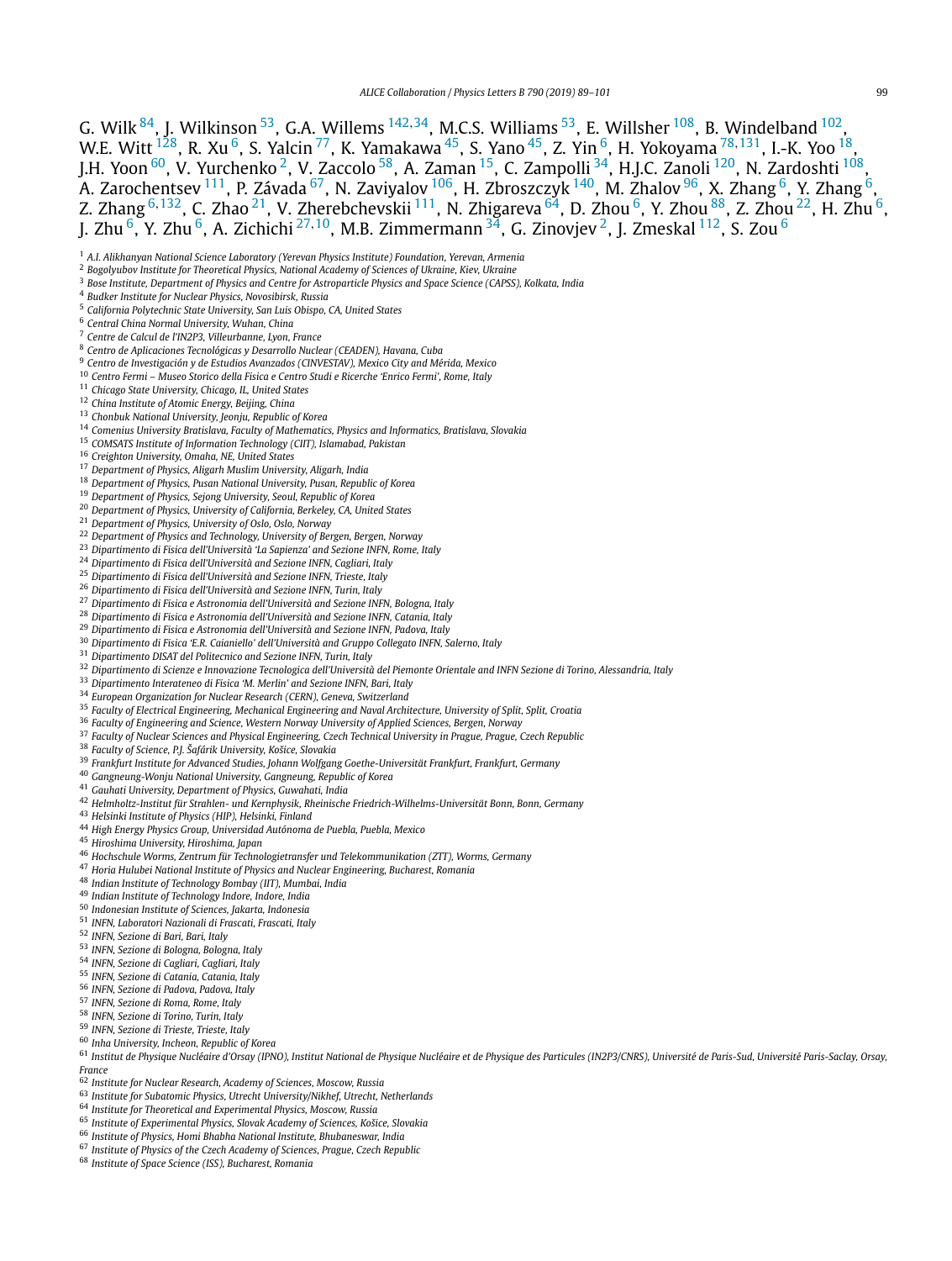- <span id="page-11-0"></span>*Institut für Kernphysik, Johann Wolfgang Goethe-Universität Frankfurt, Frankfurt, Germany*
- *Instituto de Ciencias Nucleares, Universidad Nacional Autónoma de México, Mexico City, Mexico*
- *Instituto de Física, Universidade Federal do Rio Grande do Sul (UFRGS), Porto Alegre, Brazil*
- *Instituto de Física, Universidad Nacional Autónoma de México, Mexico City, Mexico*
- *iThemba LABS, National Research Foundation, Somerset West, South Africa*
- *Johann-Wolfgang-Goethe Universität Frankfurt Institut für Informatik, Fachbereich Informatik und Mathematik, Frankfurt, Germany*
- *Joint Institute for Nuclear Research (JINR), Dubna, Russia*
- *Korea Institute of Science and Technology Information, Daejeon, Republic of Korea*
- *KTO Karatay University, Konya, Turkey*
- *Laboratoire de Physique Subatomique et de Cosmologie, Université Grenoble-Alpes, CNRS-IN2P3, Grenoble, France*
- *Lawrence Berkeley National Laboratory, Berkeley, CA, United States*
- *Lund University Department of Physics, Division of Particle Physics, Lund, Sweden*
- *Nagasaki Institute of Applied Science, Nagasaki, Japan*
- *Nara Women's University (NWU), Nara, Japan*
- *National and Kapodistrian University of Athens, School of Science, Department of Physics, Athens, Greece*
- *National Centre for Nuclear Research, Warsaw, Poland*
- *National Institute of Science Education and Research, Homi Bhabha National Institute, Jatni, India*
- *National Nuclear Research Center, Baku, Azerbaijan*
- *National Research Centre Kurchatov Institute, Moscow, Russia*
- *Niels Bohr Institute, University of Copenhagen, Copenhagen, Denmark*
- *Nikhef, National institute for subatomic physics, Amsterdam, Netherlands*
- *NRC Kurchatov Institute IHEP, Protvino, Russia*
- *NRNU Moscow Engineering Physics Institute, Moscow, Russia*
- *Nuclear Physics Group, STFC Daresbury Laboratory, Daresbury, United Kingdom*
- *Nuclear Physics Institute of the Czech Academy of Sciences, Rež ˇ u Prahy, Czech Republic*
- *Oak Ridge National Laboratory, Oak Ridge, TN, United States*
- *Ohio State University, Columbus, OH, United States*
- *Petersburg Nuclear Physics Institute, Gatchina, Russia*
- *Physics department, Faculty of science, University of Zagreb, Zagreb, Croatia*
- *Physics Department, Panjab University, Chandigarh, India*
- *Physics Department, University of Jammu, Jammu, India*
- *Physics Department, University of Rajasthan, Jaipur, India*
- *Physikalisches Institut, Eberhard-Karls-Universität Tübingen, Tübingen, Germany*
- *Physikalisches Institut, Ruprecht-Karls-Universität Heidelberg, Heidelberg, Germany*
- *Physik Department, Technische Universität München, Munich, Germany*
- 
- <sup>104</sup> Research Division and ExtreMe Matter Institute EMMI, GSI Helmholtzzentrum für Schwerionenforschung GmbH, Darmstadt, Germany
- *Rudjer Boškovi´c Institute, Zagreb, Croatia*
- *Russian Federal Nuclear Center (VNIIEF), Sarov, Russia*
- *Saha Institute of Nuclear Physics, Homi Bhabha National Institute, Kolkata, India*
- *School of Physics and Astronomy, University of Birmingham, Birmingham, United Kingdom*
- *Sección Física, Departamento de Ciencias, Pontificia Universidad Católica del Perú, Lima, Peru*
- *Shanghai Institute of Applied Physics, Shanghai, China*
- *St. Petersburg State University, St. Petersburg, Russia*
- *Stefan Meyer Institut für Subatomare Physik (SMI), Vienna, Austria*
- *SUBATECH, IMT Atlantique, Université de Nantes, CNRS-IN2P3, Nantes, France*
- *Suranaree University of Technology, Nakhon Ratchasima, Thailand*
- *Technical University of Košice, Košice, Slovakia*
- *Technische Universität München, Excellence Cluster 'Universe', Munich, Germany*
- *The Henryk Niewodniczanski Institute of Nuclear Physics, Polish Academy of Sciences, Cracow, Poland*
- *The University of Texas at Austin, Austin, TX, United States*
- *Universidad Autónoma de Sinaloa, Culiacán, Mexico*
- *Universidade de São Paulo (USP), São Paulo, Brazil*
- 
- *Universidade Estadual de Campinas (UNICAMP), Campinas, Brazil*
- *Universidade Federal do ABC, Santo Andre, Brazil*
- *University College of Southeast Norway, Tonsberg, Norway*
- *University of Cape Town, Cape Town, South Africa*
- *University of Houston, Houston, TX, United States*
- *University of Jyväskylä, Jyväskylä, Finland*
- *University of Liverpool, Liverpool, United Kingdom*
- *University of Tennessee, Knoxville, TN, United States*
- *University of the Witwatersrand, Johannesburg, South Africa*
- *University of Tokyo, Tokyo, Japan*
- *University of Tsukuba, Tsukuba, Japan*
- *Université Clermont Auvergne, CNRS/IN2P3, LPC, Clermont-Ferrand, France*
- *Université de Lyon, Université Lyon 1, CNRS/IN2P3, IPN-Lyon, Villeurbanne, Lyon, France*
- *Université de Strasbourg, CNRS, IPHC UMR 7178, F-67000 Strasbourg, France, Strasbourg, France*
- 135 Université Paris-Saclay, Centre dÉtudes de Saclay (CEA), IRFU, Department de Physique Nucléaire (DPhN), Saclay, France
- *Università degli Studi di Foggia, Foggia, Italy*
- *Università degli Studi di Pavia, Pavia, Italy*
- *Università di Brescia, Brescia, Italy*
- *Variable Energy Cyclotron Centre, Homi Bhabha National Institute, Kolkata, India*
- *Warsaw University of Technology, Warsaw, Poland*
- *Wayne State University, Detroit, MI, United States*
- *Westfälische Wilhelms-Universität Münster, Institut für Kernphysik, Münster, Germany*
- *Wigner Research Centre for Physics, Hungarian Academy of Sciences, Budapest, Hungary*
- *Yale University, New Haven, CT, United States*
- *Yonsei University, Seoul, Republic of Korea*